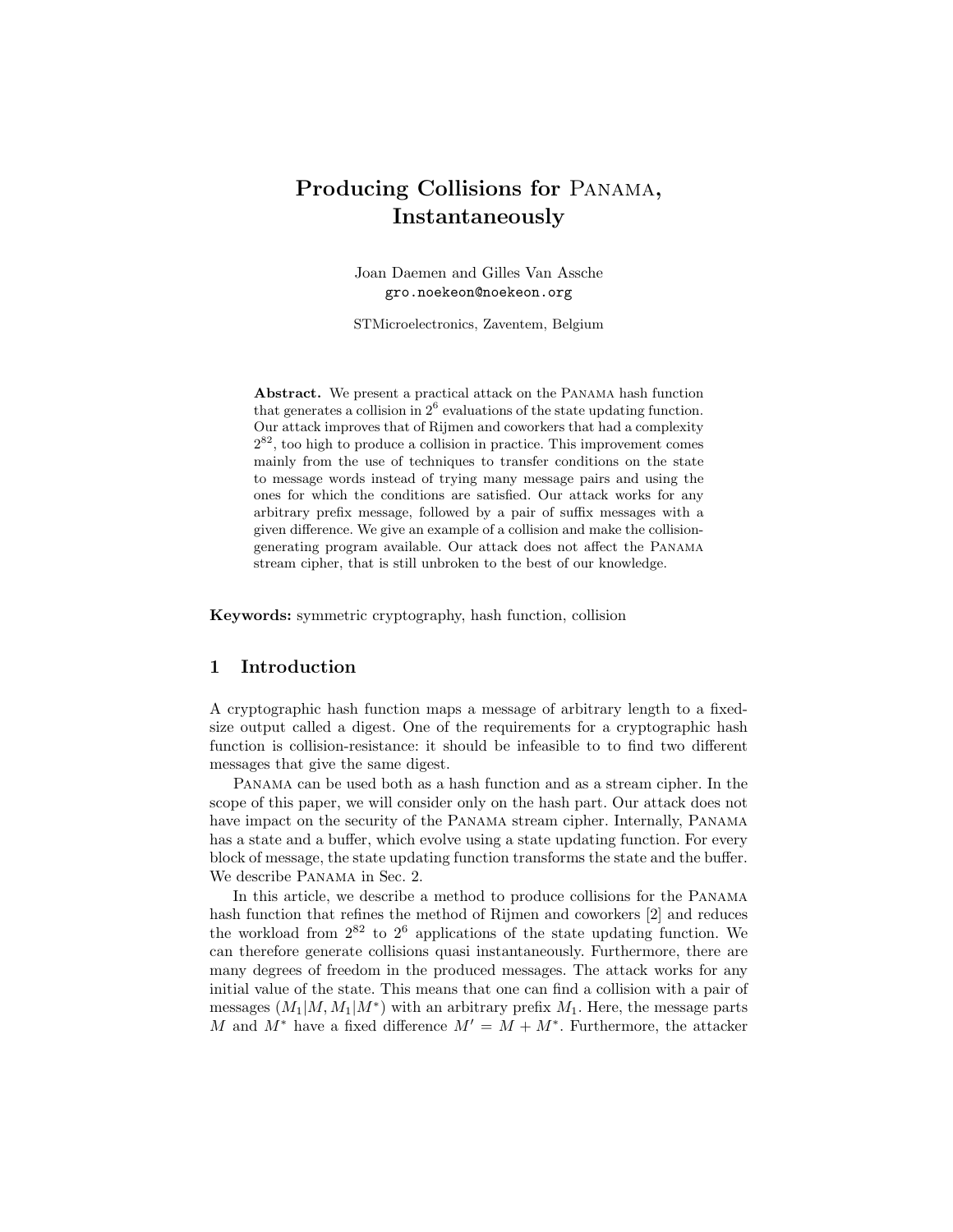can append an arbitrary suffix  $M_2$  to both collision messages, independently of  $M_1$ , M and  $M^*$ . We discuss the structure of the attack in Sec. 3.

Like in [2], we use a differential trail (called differential path in [2]) that leads to a zero difference in state and buffer. A differential trail specifies both the message differences and the differences in the state and in the buffer. For a pair of messages to follow the right differences in the state, a subset of the state bits must satisfy specific conditions. In the attack in [2], part of these conditions were transferred to equations on message words while the remaining ones were satisfied by trying many different message pairs and picking out those for which these conditions happened to be satisfied. In our attack, we transfer all conditions to equations on message bits using some simple new techniques explained in Sec. 4. The transfer of equations has negligible workload.

Although very similar, our trail is different from that of [2]. We chose a trail such that the conditions on the state are more easily transferable to equations on the message bits. We describe it in Sec. 5 and all its conditions and their transfer in Sec. 6.

# 2 Description of Panama

The internal memory of Panama is composed of 273 32-bit words (hereby denoted words) and is organized in two parts: [1]

- the *state*, with 17 words denoted  $a_0$  through  $a_{16}$ , and
- the *buffer*, which is an array of  $32 \times 8$  words, denoted  $b_{i,j}$  with  $0 \leq i \leq 31$ and  $0 \leq j \leq 7$ . (Note that  $b_i$  indicates a block of 8 words  $b_{i,0} \ldots b_{i,7}$ .)

The  $+$  sign applied on bits denotes the exclusive or (xor) operation and on words the bitwise xor. In subscripts of the state a, it denotes modulo-17 addition.

The message to hash is padded and divided into blocks of 8 words (i.e., 256 bits) each. It is processed as follows. First, both the state and the buffer are initialized to 0. Then, for each message block  $p = (p_0, p_1, \ldots, p_7)$  (i.e., for each round), the following operations are applied:

– the state undergoes a non-linear transformation  $\theta \circ \pi \circ \gamma$ , with

$$
\gamma : a_i \leftarrow a_i + (a_{i+1} + \overline{0})a_{i+2} + \overline{0},
$$
  
\n
$$
\pi : a_i \leftarrow a_{7i \mod 17} \gg i(i+1)/2,
$$
  
\n
$$
\theta : a_i \leftarrow a_i + a_{i+1} + a_{i+4},
$$

where the invisible multiplication indicates the bitwise and,  $\overline{0}$  denotes the word with 32 bits 1, and ≫ cyclic right shift of the bits within a word;

- the least significant bit of  $a_0$  is flipped:  $a_0 \leftarrow a_0 + 1$ ;
- the message block is xored into the state:

$$
a \leftarrow a + f_{i \rightarrow s}(p) \Leftrightarrow a_{i+1} \leftarrow a_{i+1} + p_i, 0 \le i \le 7;
$$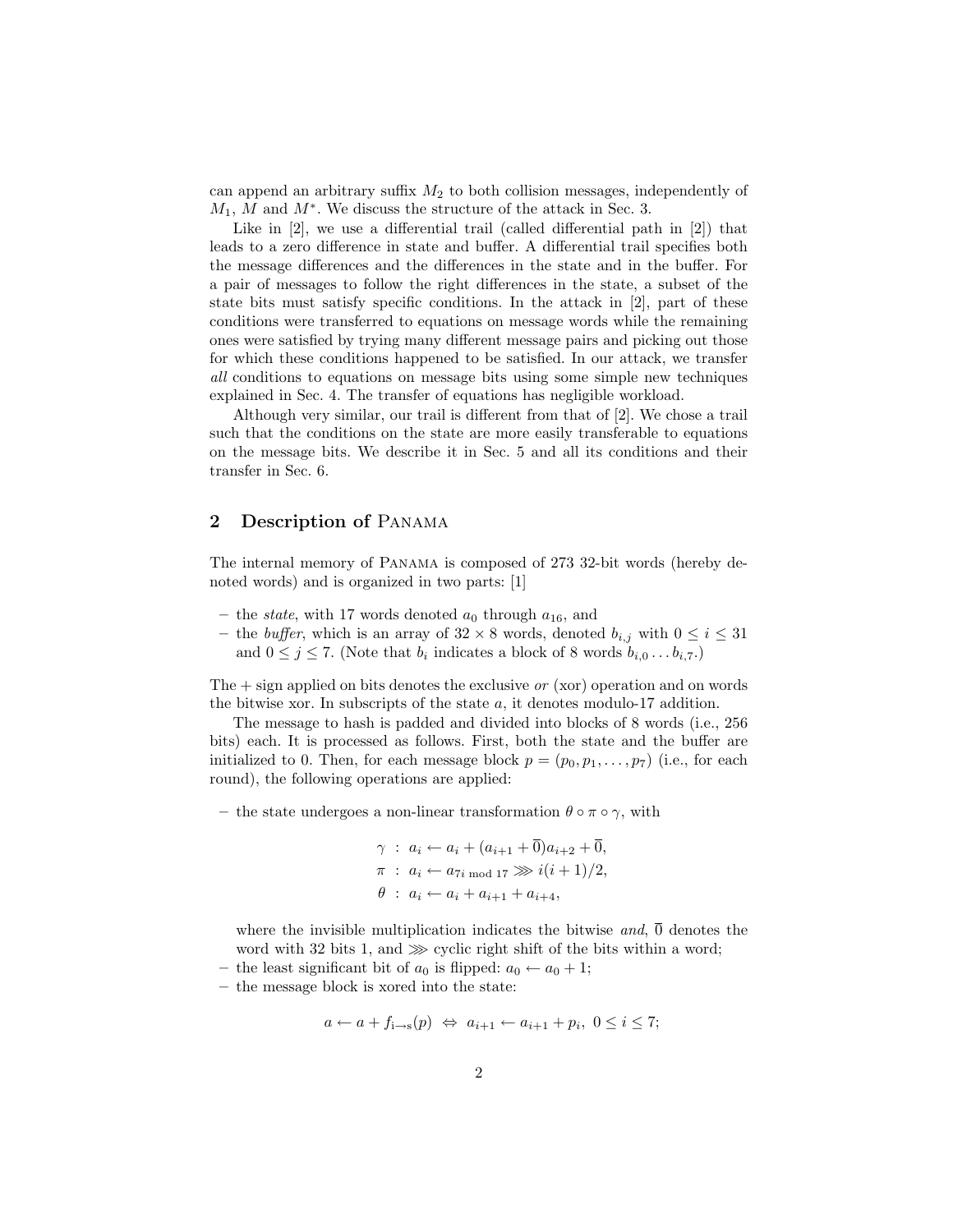– eight words of the buffer are xored into the state:

$$
a \leftarrow a + f_{b \rightarrow s}(b_{16}) \Leftrightarrow a_{i+9} \leftarrow a_{i+9} + b_{16,i}, 0 \le i \le 7;
$$

– the buffer undergoes a linear feedback shift register (LFSR) step:

$$
b_i \leftarrow b_{i-1 \mod 32} \quad (i \neq 25),
$$
  
 $b_{25} \leftarrow b_{24} + r(b_{31}),$ 

where the function r is defined as  $Y = r(X) \Leftrightarrow Y_j = X_{j+2 \text{ mod } 8};$ – the message block is xored into the buffer:  $b_{0,i} \leftarrow b_{0,i} + p_i, 0 \le i \le 7$ .

After all the message blocks are processed, 33 extra rounds are performed, called blank rounds. These rounds use the state updating function, with the difference that a part of the state (instead of a message block) is input into the buffer:  $b_{0,i} \leftarrow b_{0,i} + a_{i+1}, 0 \leq i \leq 7.$ 

Finally, the digest is extracted from the state after the blank rounds.

## 3 Structure of the attack

The first thing to note is that the presence of the blank rounds makes it hard to produce a collision in the digest if there is a difference in either the state or the buffer after all the message blocks are input. Due to the invertibility of the state updating function such a difference will not cancel out. Moreover, the lack of external input and the propagation properties of the state updating function give the attacker almost no control over the final difference. Therefore, our goal is to produce a collision in both the state and the buffer before the blank rounds.

We produce a collision by following a trail. Two instances of Panama process two different messages (p and  $p + dp$ ), which have a given difference (dp). The trail also specifies the differences in the state  $(da)$  and in the buffer  $(db)$  between the two instances of Panama, at each round. So, not only the two messages must have the given difference, they must also produce the right difference in the state and in the buffer.

We shall now describe the general structure of the trail used in the scope of this article. We will first talk about the sequence of message differences, then about the differences in the state.

In the sequel, the round numbers are specified between brackets in superscript:  $\cdot^{(i)}$ . The convention is that  $p^{(i)}$  is the message block processed during round *i*, and  $a^{(i)}$  is the value of the state after round *i*.

#### 3.1 Collision in the buffer

The buffer evolves independently from the state and is linear. As noticed in [2], the following message difference sequence gives a collision in the buffer for any x:

$$
dp^{(1)} = x, dp^{(8)} = r(x), dp^{(33)} = x,
$$
 all other differences 0. (1)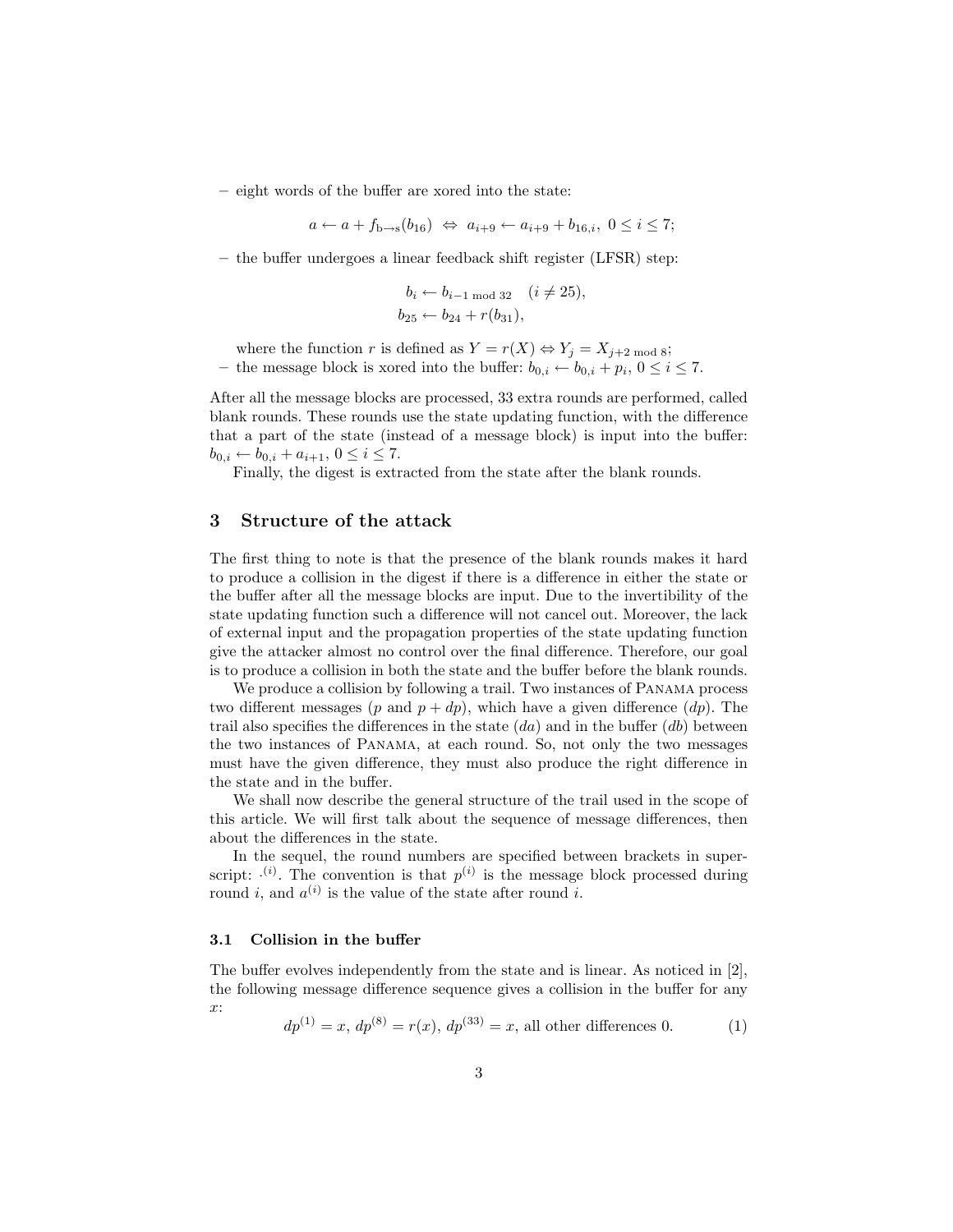After 32 rounds, we have  $db_{24} = r(x)$  and  $db_{31} = x$ . After the 33rd round, we get:

$$
db_{25} \leftarrow db_{24} + r(db_{31}) = r(x) + r(x) = 0,
$$
  

$$
db_0 \leftarrow db_{31} + dp^{(33)} = x + x = 0.
$$

Thanks to the linearity of the buffer, any combination of shifted instances of the sequence  $(1)$  results in a collision in the buffer. In [2], two such sequences are used, one distant of two rounds from the other. In this paper, we instead use three such sequences at three consecutive rounds. More precisely, the message sequence is as follows (only non-zero differences are indicated):

$$
(dp(1), dp(2), dp(3)) = (d(1), d(2), d(3)),(dp(8), dp(9), dp(10)) = (r(d(1)), r(d(2)), r(d(3)),(dp(33), dp(34), dp(35)) = (d(1), d(2), d(3)).
$$

#### 3.2 Collision in the state

The state is influenced both by the message blocks and by the buffer words in  $b_{16}$ . Let us summarize the sequence of differences that are xored into the state, both from the message block and from  $b_{16}$ :

**I** Rounds  $r = i + 0$ : State gets difference  $dp^{(r)}$  $= d^{(i)}$ II Rounds  $r = i + 7$ : State gets difference  $dp^{(r)}$  $^{\left( i\right) })$ **III** Rounds  $r = i + 17$ : State gets difference  $db_{16}^{(r)} = dp^{(r-17)} = d^{(i)}$ **IV** Rounds  $r = i + 24$ : State gets difference  $db_{16}^{(r)} = dp^{(r-17)} = r(d^{(i)})$ **V** Rounds  $r = i + 32$ : State gets difference  $dp^{(r)}$   $= d^{(i)}$ 

with  $1 \leq i \leq 3$ .

After the three rounds in each of the five sequences described above, we will make sure that we have a collision in the state. These are called subcollisions. After the last subcollision, we have both a collision in the state and in the buffer, and we are thus guaranteed to obtain the same digest after the blank rounds.

Before we explain how to obtain a subcollision, we need to detail the properties of the difference propagation in  $\gamma$ , the only non-linear operation of the state updating function.

### 3.3 Difference propagation through  $\gamma$

Since  $\gamma$  is composed only of bitwise operations, we will only talk about  $\gamma$  as if it operates on 17 bits in this current subsection. The actual  $\gamma$  on words can be seen as 32 such operations in parallel.

Assume that the input of one instance of  $\gamma$  is a, while the input of the other instance is  $a + da$ . For a given input difference da, not all output differences are possible. The output difference  $dc = (dc_0, \ldots, dc_{16})$  is determined by the following equation:

$$
dc_i = \gamma_i(da) + da_{i+1}a_{i+2} + da_{i+2}a_{i+1} + 1,
$$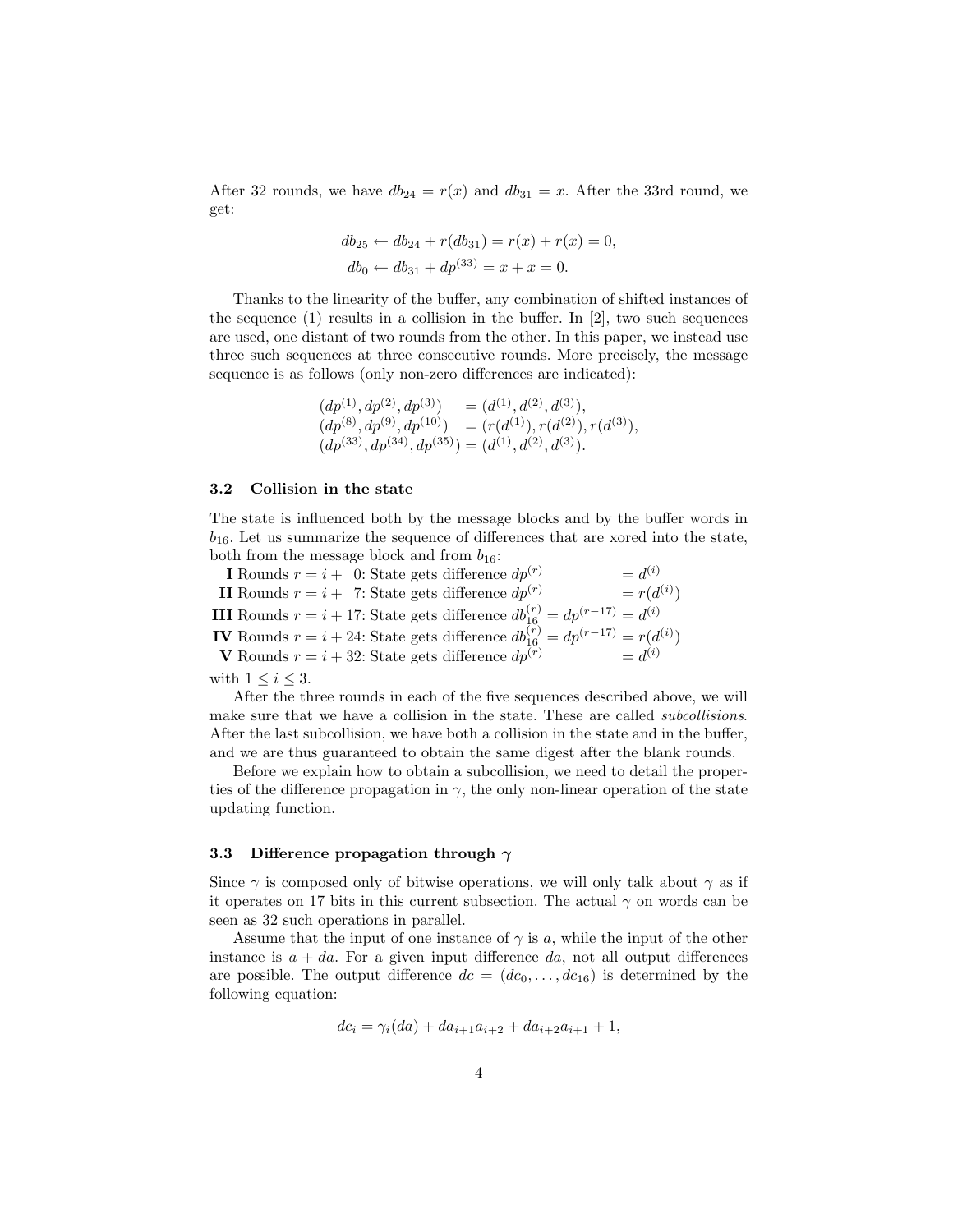where  $\gamma_i(a) = a_i + (a_{i+1} + 1)a_{i+2} + 1$  denotes a particular output bit of  $\gamma$ .

Hence, we can obtain an output difference dc from a given input difference da only if a satisfies some conditions. These are as follows:

If  $da_{i+1} = 1$  and  $da_{i+2} = 0$ , then  $a_{i+2} = dc_i + \gamma_i(da) + 1$ ; (2)

If  $da_{i+1} = 0$  and  $da_{i+2} = 1$ , then  $a_{i+1} = dc_i + \gamma_i(da) + 1;$  (3)

If 
$$
da_{i+1} = 1
$$
 and  $da_{i+2} = 1$ , then  $a_{i+1} + a_{i+2} = dc_i + \gamma_i(da) + 1$ . (4)

We call conditions of type  $(2)$  and  $(3)$  *simple* conditions and conditions of type (4) two-bit parity conditions. We call a differential  $(da, dc)$  for which the set of conditions has a solution a possible differential.

Note that the input difference da fully determines the positions of the state bits  $a_i$  that are subject to conditions. Assume that we have n consecutive 1s in the pattern da, i.e., we have  $da_i = da_{i+n+1} = 0$  and in between  $da_{i+l} = 1$  $(1 \leq l \leq n)$ . Then there are simple conditions on  $a_i$  and on  $a_{i+n+1}$ , and  $n-1$ two-bit parity conditions on  $a_{i+l} + a_{i+l+1}$   $(1 \leq l \leq n)$ . This can be applied to all such patterns in da.

From this follows that the number of conditions is equal to the Hamming weight of da plus the number of 001 patterns in da. (For the particular case of  $da = 1111111111111111$ , there are 16 independent two-bit parity conditions.) We denote by  $w(da)$  the number of conditions due to da.

#### 3.4 Specifying the trail

For our attack to work, we wish to determine equations on the message bits that imply the five subcollisions. In the previous subsection we have shown that given a possible differential  $(da, dc)$  over  $\gamma$ , we obtain conditions on input bits of  $\gamma$ .

Consider now subcollision I. Before the first round, there is no difference in the state, hence  $da^{(0)} = 0$ . At the input of the second round, the message difference appears in the state:  $da^{(1)} = f_{i \to s}(d^{(1)})$ . This determines the input difference of  $\gamma$  in round 2. We now need to specify the output of  $\gamma$  in the second round, but we can equivalently specify  $da^{(2)}$ , as the other operations are linear. After the third round, the fact that we have a collision in the state imposes that  $da^{(3)} = 0$ , yielding at the output of the third round a difference equal to  $f_{i\rightarrow s}(d^{(3)})$ . Hence a value for  $da^{(2)}$  must be chosen such that differentials  $(f_{i\to s}(d^{(1)}), \pi^{-1} \circ \theta^{-1}(da^{(2)} + f_{i\to s}(d^{(2)})))$  and  $(da^{(2)}, \pi^{-1} \circ \theta^{-1}(f_{i\to s}(d^{(3)})))$  over  $\gamma$ are possible. For a given message difference sequence  $d^{(1)}$ ,  $d^{(2)}$ ,  $d^{(3)}$  there may be several, one or none such values of  $da^{(2)}$ . Note that the first differential imposes conditions on  $a^{(1)}$  and the second one on  $a^{(2)}$ .

As  $\theta$  and  $\pi$  are linear, it follows that a possible differential over the stateupdating function imposes conditions on bits of the state  $a^{(i)}$ . Doing this for differentials over more rounds is more difficult and we avoid it in out attack. Therefore, for each round in which there is non-zero input difference in the state, we need to know the output difference.

For subcollisions II to V, applying the same reasoning leads to following round differentials, which we write as differentials over  $\theta \circ \pi \circ \gamma$  for compactness: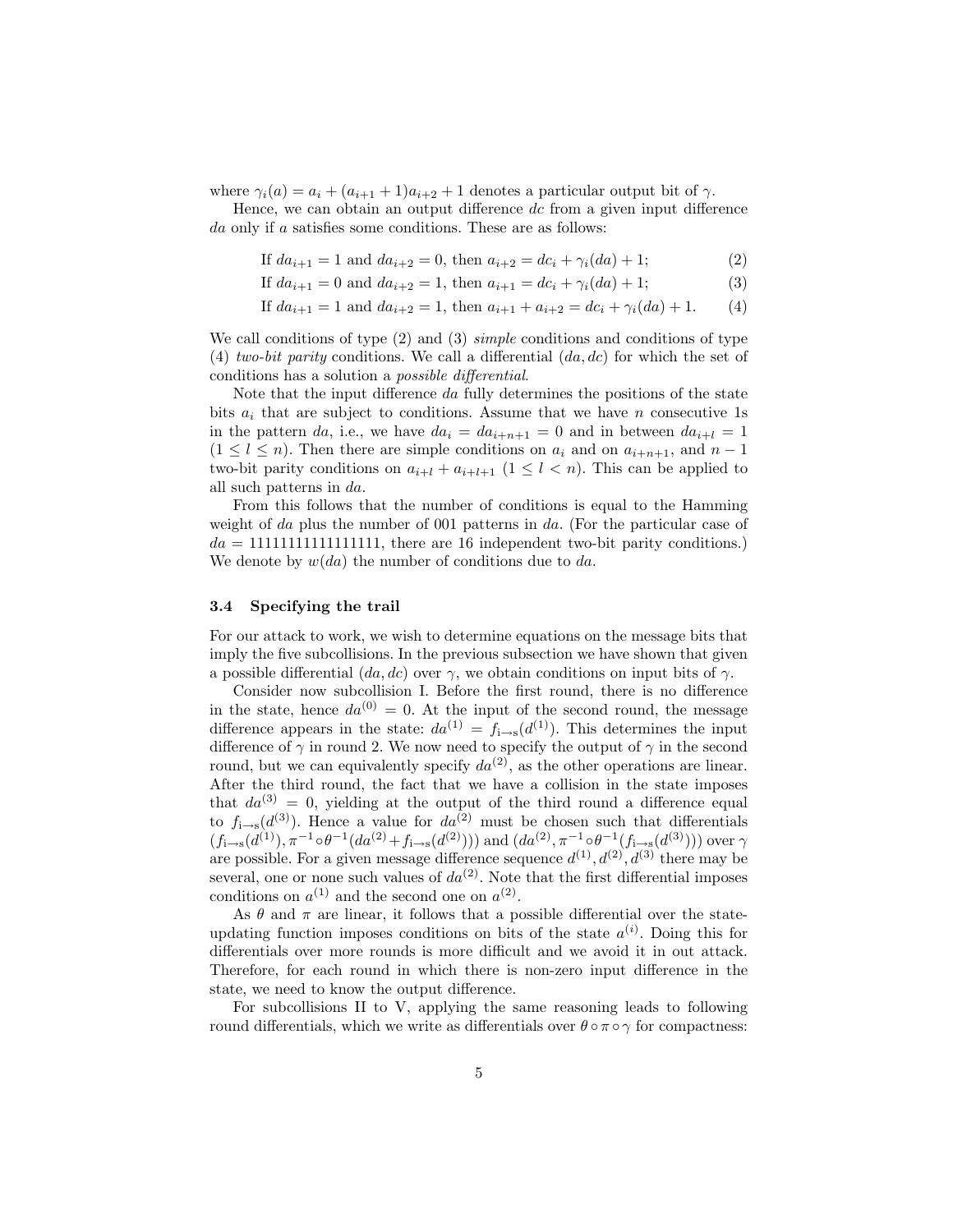| $\mathbf{1} (f_{i \to s}(d^{(1)}),$     | $da^{(2)} + f_{i \to s}(d^{(2)}))$               | $(da^{(2)}$  | $f_{i\to s}(d^{(3)}))$              |
|-----------------------------------------|--------------------------------------------------|--------------|-------------------------------------|
| $\mathbf{II} (f_{i \to s}(r(d^{(1)})),$ | $da^{(9)} + f_{i \to s}(r(d^{(2)}))$             | $(da^{(9)}$  | $f_{i\to s}(r(d^{(3)}))$            |
| <b>III</b> $(f_{b \to s}(d^{(1)}),$     | $da^{(19)} + f_{b \to s}(d^{(2)})$               | $(da^{(19)}$ | $\therefore$ $f_{b \to s}(d^{(3)})$ |
| <b>IV</b> $(f_{b \to s}(r(d^{(1)})),$   | $da^{(26)} + f_{b \to s}(r(d^{(2)})) (da^{(26)}$ |              | $f_{b\to s}(r(d^{(3)}))$            |
| <b>V</b> $(f_{i\to s}(d^{(1)}),$        | $da^{(34)} + f_{i \to s}(d^{(2)}))$              | $(da^{(34)}$ | $f_{i\to s}(d^{(3)}))$              |

Hence, the trail is fully determined by the sequence  $(d^{(1)}, d^{(2)}, d^{(2)})$ , and the 5 state differences  $da^{(2)}$ ,  $da^{(9)}$ ,  $da^{(19)}$ ,  $da^{(26)}$  and  $da^{(34)}$ . Because the structure of the subcollisions I and V are equal, we can fix  $da^{(34)} = da^{(2)}$ .

#### 3.5 Symmetric patterns

Like in [2], we use differences with words that are either 0 or  $\overline{0}$ . This causes the intra-word rotations in  $\pi$  to have no influence on the difference pattern, as all other operations in the state updating function work in a bitwise fashion.

Let us translate this in the case of the word-oriented  $\gamma$ . We can view Equations  $(2)$ – $(4)$  as 32 parallel conditions on the bits of the state words. Thanks to the fact that all the difference words  $da_i$  are either 0 or  $\overline{0}$ , the words  $a_j$  on which these conditions apply are the same for the 32 bits; either all or none of the 32 bits of a word  $a_i$  are affected by a condition. Hence, the equations can be written word-wise. Note however that this does not restrict the value of the state or of the message words to be either 0 or  $\overline{0}$ , only the differences.

## 4 Techniques for equation transfer

For a given trail, we have seen in Sec. 3.3 how to express conditions on the state a to get the right output differences. In this section, we explain how to transfer these equations to the message words that the attacker can choose.

We will see that the equations are never transferred to more than two rounds before the start of the subcollision, so there is no overlap between the equations derived from different subcollisions and hence we can satisfy them sequentially.

As the discussion below is generic for all five subcollisions, let us use a common convention. For  $j \in \{1, 8, 18, 25, 33\}$ , we denote the various stages of the state transformation with the following symbols:

$$
\frac{+p^{(j-2)}}{N} \xrightarrow{\gamma} O \xrightarrow{\theta \circ \pi} P \xrightarrow{+p^{(j-1)}} Q
$$
  

$$
Q \xrightarrow{\gamma} R \xrightarrow{\theta \circ \pi} S \xrightarrow{+p^{(j)}} T
$$
  

$$
T \xrightarrow{\gamma} U \xrightarrow{\theta \circ \pi} V \xrightarrow{+p^{(j+1)}} W
$$
  

$$
W \xrightarrow{\gamma} X \xrightarrow{\theta \circ \pi} Y \xrightarrow{+p^{(j+2)}} Z.
$$

At a given time, the corresponding italic letter denotes the state value.

Although we will follow a reasoning going backwards from Z down to T, Q or N, the attack works in practice in the forward direction. As the conditions are being satisfied, the state is updated with the known values.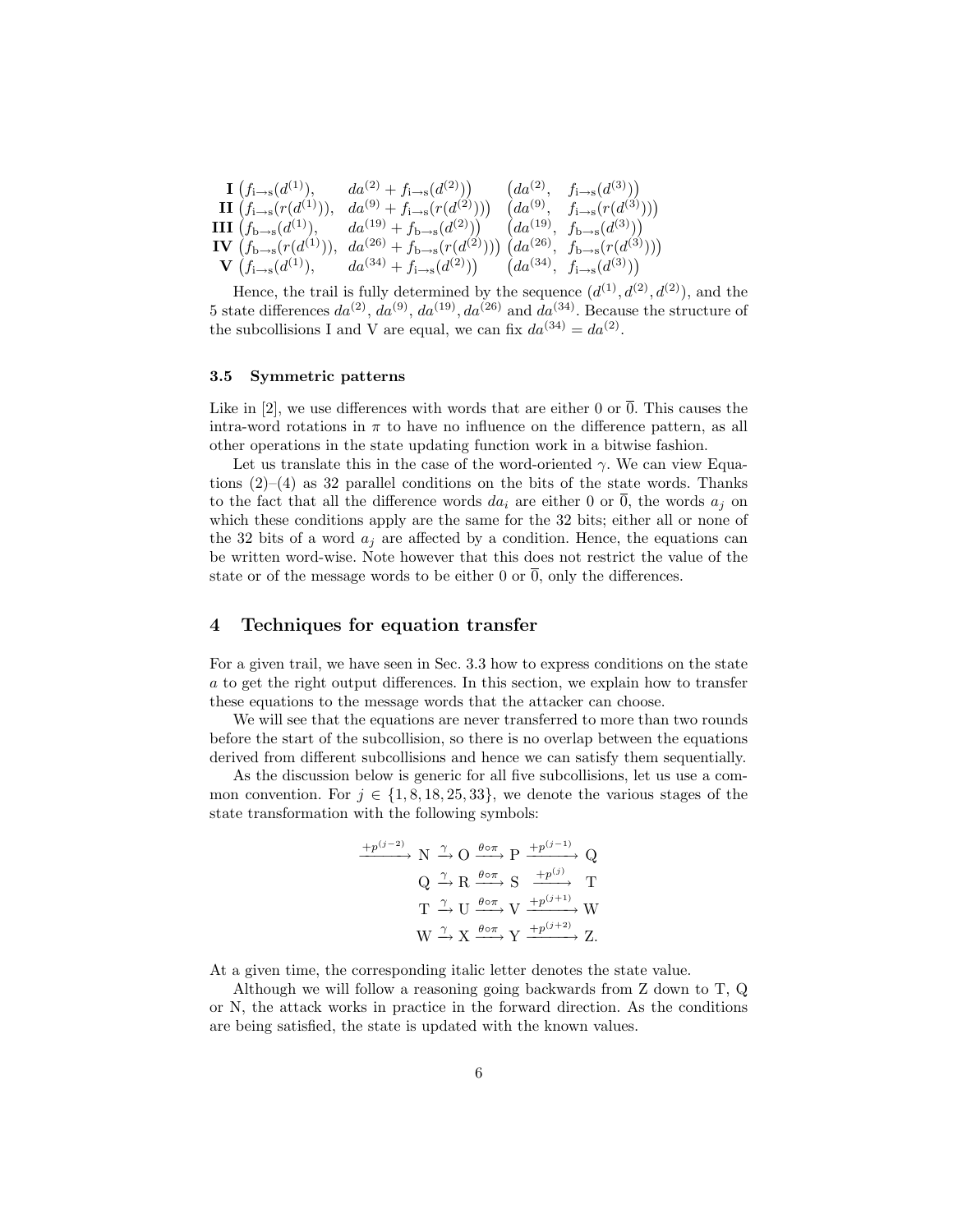For each subcollision, we wish to have a collision in the state at time Z, hence to have  $dZ = 0$ . This determines  $dY = f_{i \to s}(dp^{(j+2)})$  or  $dY = f_{b \to s}(db_{16}^{(j+1)})$ , together with the difference pattern  $dX$  via  $\pi^{-1} \circ \theta^{-1}$ . The trail also specifies the patterns dW and dT (and indirectly dU). The differential  $(dT, dU)$  over  $\gamma$ implies conditions on T and  $(dW, dX)$  on W. The attacker must satisfy them by choosing appropriate values for  $p^{(j-2)}$ ,  $p^{(j-1)}$ ,  $p^{(j)}$  and  $p^{(j+1)}$ .

The conditions are either simple, i.e., of type  $W_i = target$  or two-bit parity conditions  $W_i + W_{i+1} = target$  where "target" is a known value.

In the sequel, we often speak about the left and right hand sides of an equation. As a convention, the left hand side contains one isolated variable to be solved, while the right hand side contains other variables that are determined from other equations or set to arbitrary values.

#### 4.1 Immediate satisfaction in W

Simple conditions on words  $W_1$  through  $W_8$  can be satisfied by setting the value of  $p^{(j+1)}$  accordingly. We call this *immediate satisfaction*:

$$
W_i = target \to p_{i-1}^{(j+1)} = V_i + target \text{ (if } 1 \le i \le 8\text{).}
$$
 (5)

The value of  $V_i$  is determined by the value of  $T$ .

A two-bit parity condition  $W_i + W_{i+1} = target$  can be satisfied whenever (at least) one of the two words can be modified through p, that is, when  $0 \leq i \leq 8$ . For  $i = 0$  or  $i = 8$ , we have:

$$
W_0 + W_1 = target \rightarrow p_0^{(j+1)} = V_0 + V_1 + target, \text{ and}
$$
  

$$
W_8 + W_9 = target \rightarrow p_7^{(j+1)} = V_8 + V_9 + target.
$$

If  $1 \leq i \leq 7$ , however, the value of another message word must be taken into account. This other message word must be treated as known and its value may either be fixed by other conditions or set to an arbitrary value. We have either

$$
W_i + W_{i+1} = target \rightarrow p_{i-1}^{(j+1)} = V_i + V_{i+1} + p_i^{(j+1)} + target, \text{ or}
$$
  

$$
W_i + W_{i+1} = target \rightarrow p_i^{(j+1)} = V_i + V_{i+1} + p_{i-1}^{(j+1)} + target.
$$

## 4.2 Bridge from W to T

The conditions on W that cannot be satisfied immediately can be transferred to equations at time U via  $\pi^{-1} \circ \theta^{-1}$ .

A condition on some  $W_i$  can be converted into an equation in three words of U. For instance, assume we have to satisfy  $W_{10} = 0$ . We know that

$$
W_{10} = (U_2 \lll 3) + (U_9 \lll 45) + (U_{13} \lll 91).
$$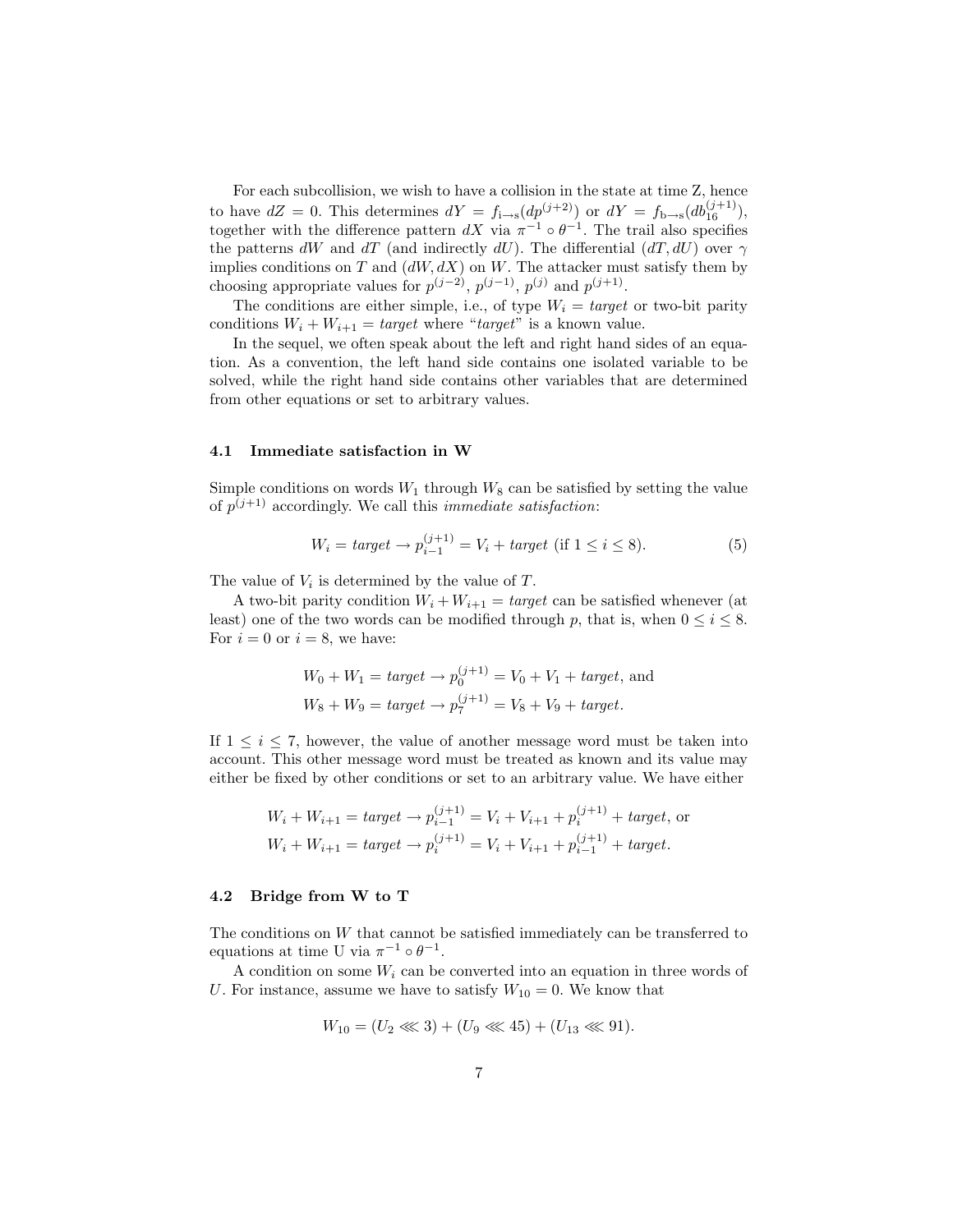In this case,  $U_2$  will be influenced directly by the message words  $p^{(j)}$ , and this makes it an ideal candidate for immediate satisfaction in T. So, let us isolate this variable and write:

$$
U_2 = ((U_9 \lll 45) + (U_{13} \lll 91)) \ggg 3.
$$

Remember that the terms  $U_9$  and  $U_{13}$  at the right hand side are treated as known values.

In more general terms, a simple condition on  $W_i$  is converted into an equation on  $U_{7i}^{\pi}+U_{7(i+1)}^{\pi}+U_{7(i+4)}^{\pi}$ , with  $U_i^{\pi}=U_i \ll i(i+1)/2$ . One can choose to isolate one of the three variables  $U_{7i}$ ,  $U_{7(i+1)}$  or  $U_{7(i+4)}$ . Then, the cyclic rotation on the left hand side can be replaced by its inverse on the right hand side. For instance, the isolation of  $U_{7i}$  gives the following:

$$
W_i = target \rightarrow U_{7i} = (U_{7(i+1)}^{\pi} + U_{7(i+4)}^{\pi} + target) \gg 7i(7i+1)/2, i \neq 0, (6)
$$

while the constant 1 must be taken care of in the case of the word  $i = 0$ , for instance we can isolate  $U_0$  as  $U_0 = U_7^{\pi} + U_{11}^{\pi} + target + 1$ .

Similarly, a two-bit parity condition on  $W_i + W_{i+1}$  is converted into an equation on  $U_{7i}^{\pi}+U_{7(i+2)}^{\pi}+U_{7(i+4)}^{\pi}+U_{7(i+5)}^{\pi}$ . Again, one can choose to isolate either of the four variables.

An equation of the type  $U_i = target$  can be written as  $T_i + (\overline{0} + T_{i+1})T_{i+2} =$ target +  $\overline{0}$ . One can transfer the equation on  $T_i$  by treating  $T_{i+1}$  and  $T_{i+2}$  as known values:

$$
U_i = target \rightarrow T_i = (\overline{0} + T_{i+1})T_{i+2} + target + \overline{0}.
$$
\n
$$
(7)
$$

Combining the substitutions  $(6)$  and  $(7)$  is called a *bridge*. Together with the immediate satisfaction, this is the technique we used most often in our collisiongenerating algorithm.

Of course, all the conditions on  $T_1$  through  $T_8$  are immediately satisfiable by setting the appropriate value in  $p^{(j)}$  as in Equation (5) with W and V replaced by  $T$  and  $S$ , respectively.

#### 4.3 Side bridge

An interesting special case is an equation on  $U_0 = target$ . Since an equation on  $T_0$  cannot be immediately satisfied via  $p_i$ , we can instead create two equations on  $T_1$  and  $T_2$ . We can choose from three ways of creating two equations:

$$
U_0 = target \rightarrow T_1 = T_0 + target \text{ and } T_2 = \overline{0}
$$
  
\n
$$
U_0 = target \rightarrow T_1 = 0 \qquad \text{and } T_2 = T_0 + target + \overline{0}
$$
  
\n
$$
U_0 = target \rightarrow T_1 = T_0 + target \text{ and } T_2 = T_0 + target + \overline{0}
$$

In the sequel, this technique is called a *side bridge*. Note that this technique can also be used on other word positions.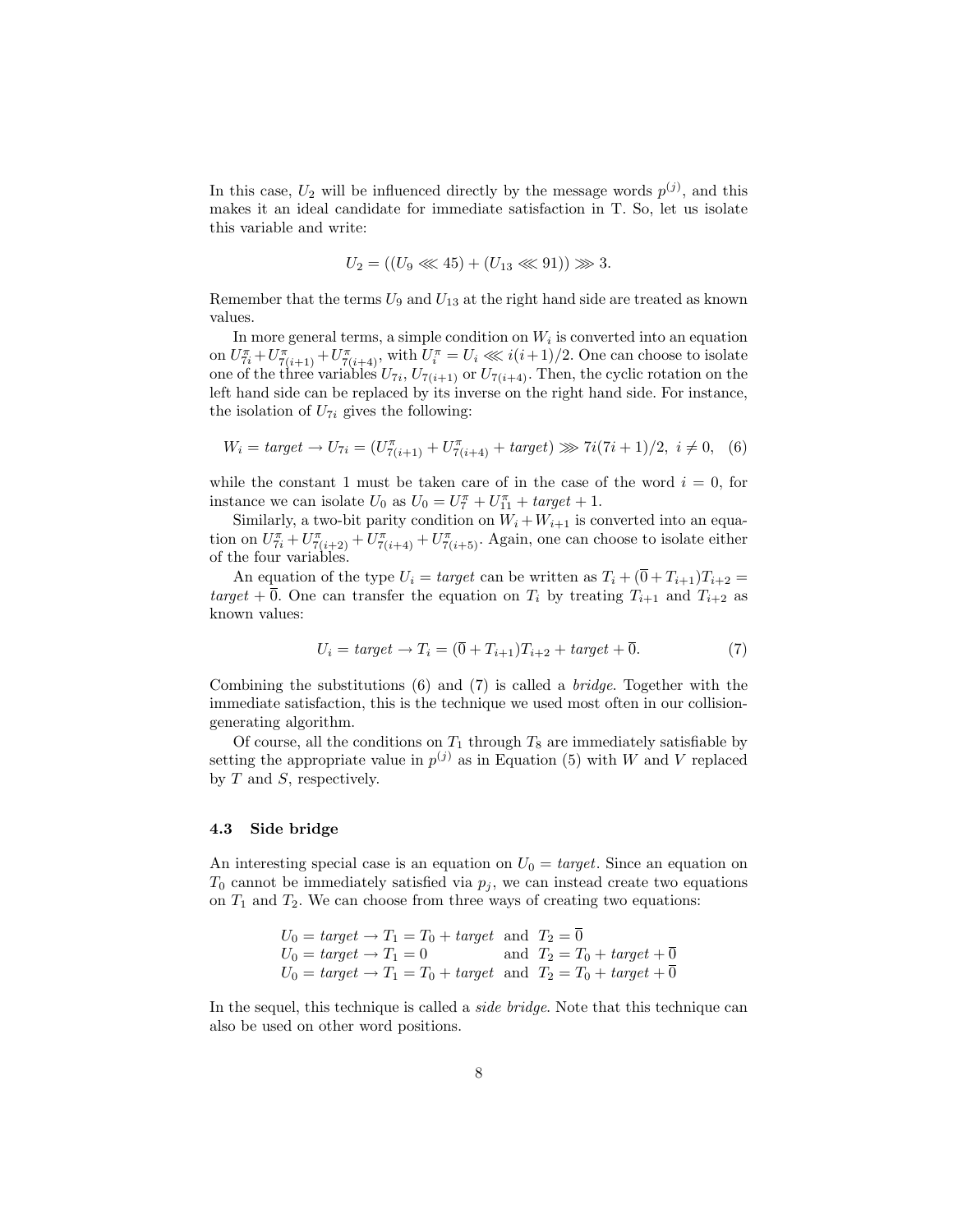

Fig. 1. Schematic illustration of some of the equation transfer techniques. (a) A condition in one of the words  $a_{1...8}^{(j+1)}$  can be immediately satisfied via  $p^{(j+1)}$ . (b) Otherwise, this condition has to be bridged to the previous round. Preferably, it is bridged to one of the words  $a_{1...8}^{(j)}$  so that it can be satisfied via  $p^{(j)}$ . (c)-(d) Sometimes, a bridge (c) must be accompanied by an additional equation (d) to remove circular dependencies. (e) Of course, this additional equation must be also be bridged or satisfied somewhere (not shown explicitly). (f) Conditions can also appear in round  $j$ ; here is an example of such a condition that can be immediately satisfied via  $p^{(j)}$ . (g)-(h)-(i) Bridging a condition to the word  $(0)(g)$  does not allow immediate satisfaction. Instead, it is possible to side-bridge it to two equations, one on word 1 (h) and one on word 2 (i).

## 4.4 Dependency removal

As said in the beginning of Sec. 4, when solving an equation, all terms on the right hand side must be known. This imposes constraints on the order in which the equations are solved. In some cases, it may be necessary to remove circular dependencies on the way from U to T. For instance, assume that we have three equations on  $U$ :

$$
U_4 = target,\tag{8}
$$

$$
U_6 = target,\tag{9}
$$

$$
U_8 = U_4 + target \text{ (up to rotation)}.
$$
 (10)

When transferring from U to T,  $(8)$  requires  $T_5$  and  $T_6$  to be known, hence that (9) is already solved for  $T_6$ . In turn, (9) requires  $T_7$  and  $T_8$  to be known, hence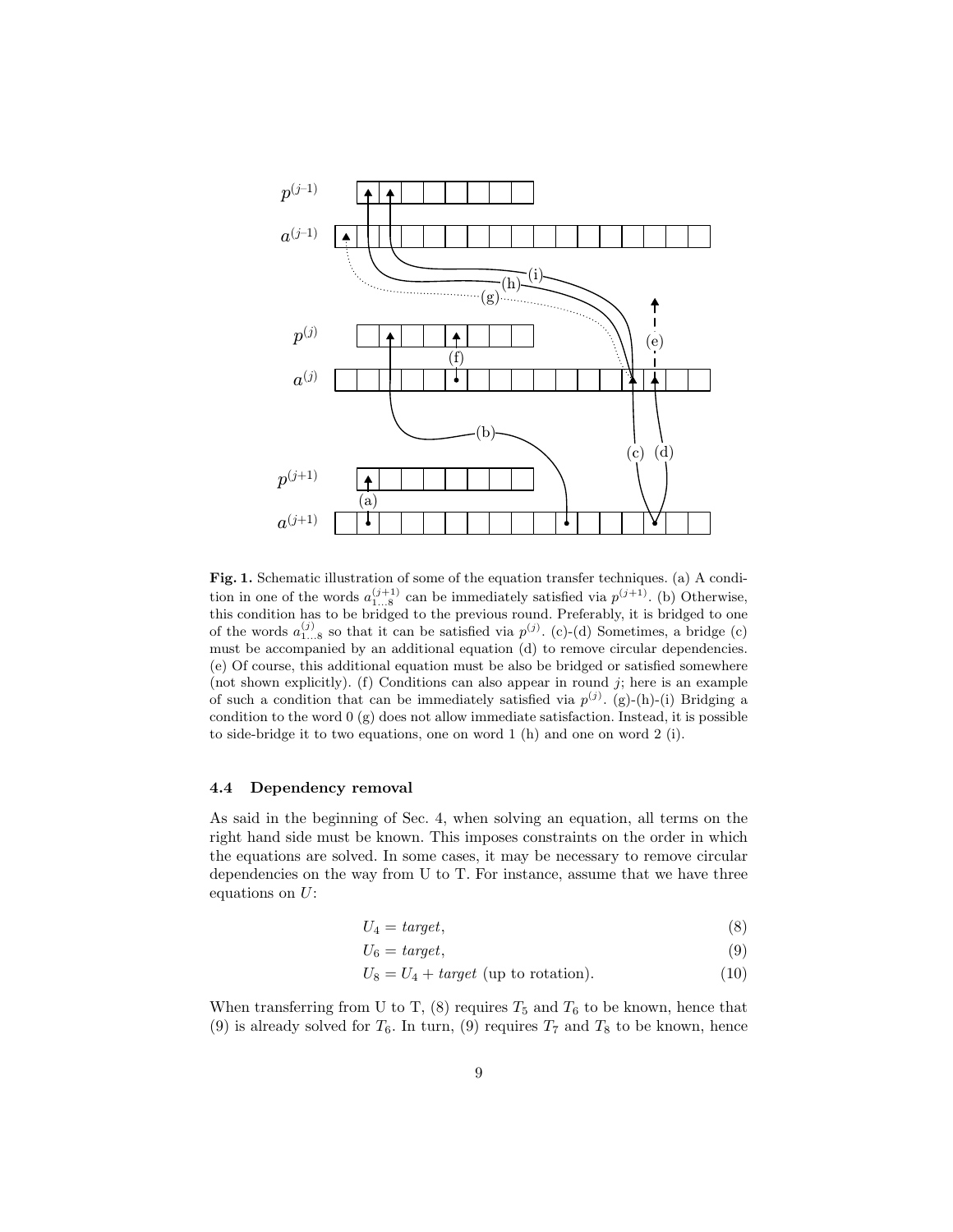that (10) is solved for  $T_8$ . But (10) requires that  $T_4$  is known so that (8) must be solved. To remove this circular set of dependencies, we can force  $T_7 = \overline{0}$  so that  $U_6 = T_6 + (T_7 + \overline{0})T_8 + \overline{0} = T_6 + \overline{0}$  does not depend on  $T_8$  any more. The dependency of  $(9)$  on  $(10)$  is removed, and we can solve  $(9)$ , then  $(8)$ , then  $(10)$ .

In more general terms, we can set  $T_{i+1} = \overline{0}$  (resp.  $T_{i+2} = 0$ ) for the equation on  $U_i = target$ , so that the converted equation on  $T_i$  has no dependency on  $T_{i+2}$ (resp.  $T_{i+1}$ ). In the sequel, this technique is called *dependency removal*. To sum up, one can apply either:

$$
U_i = target \rightarrow T_i = target + \overline{0}
$$
 and  $T_{i+1} = \overline{0}$ , or  
\n $U_i = target \rightarrow T_i = target + \overline{0}$  and  $T_{i+2} = 0$ .

The dependency removal and the other techniques are illustrated in Fig. 1.

#### 4.5 The conditions due to differential  $(dT, dU)$

The differential  $(dT, dU)$  fixes some words of T. These words are therefore not available for bridges coming from W. Fortunately, there are some degrees of freedom on the way from W to T to avoid conflicts. For instance, one should choose adequately the component of  $U$  that will be isolated on the left hand side. For the attack to work, there must be a way to satisfy and bridge the equations in a non-conflicting way.

The equations on  $T$  in turn can be bridged to equations on  $Q$ . The conditions on  $Q_1$  through  $Q_8$  can then be satisfied via  $p^{(j-1)}$ .

However, one must pay careful attention to equation dependencies. When for example choosing  $p^{(j)}$  to satisfy a condition in W, it has an impact on the state at time  $T$  and subsequent rounds. Indeed, changing the value of  $T_i$  influences the values of  $U_{i-2}$ ,  $U_{i-1}$  and  $U_i$ . Hence care must be taken, when solving equations that are the result of bridges, that equations solved earlier are not affected. In general, dependency problems become more difficult to manage as the number of bridges grows.

## 4.6 Solving the equations by correction

When all bridges are determined along with their dependencies, solving the equations is fairly simple and does not involve much more than an evaluation of the state updating function. This is thanks to the fact that the equations are made linear once the right hand side is determined. Let us illustrate this with an example.

Assume that we need to satisfy  $W_9 = 0$ . Since immediate satisfaction is not possible, we decide to bridge this condition to  $T_6 = target$  (via an equation on  $U_6$ ). At this stage, we do not calculate the actual value of *target*, but we influence  $T_6$  through  $p_5^{(j)}$ . So, we evaluate the state updating function for round j with  $p_5^{(j)} = 0$  and then the state updating function for round  $j + 1$ . After this, we obtain  $W_9^*$ , which may not be zero as we wished. However the linearity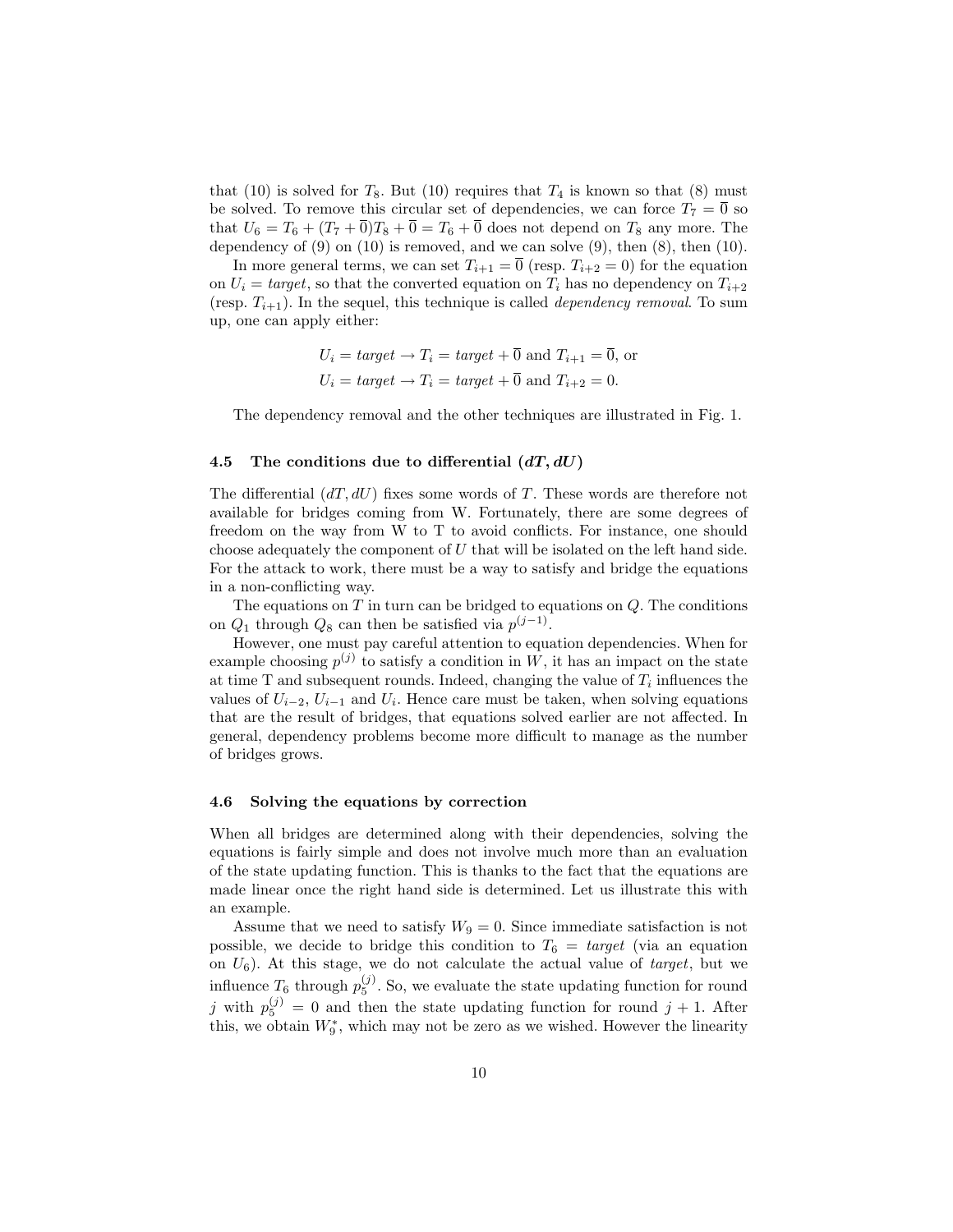of the equations implies that we can reuse the value  $W_9^*$  (up to a rotation) to determine  $p_5^{(j)}$ . Since  $U_6$  is rotated by  $6(6+1)/2 = 21$  positions, we can simply set  $p_5^{(j)} = W_9^* \gg 21$  and we automatically get  $W_9 = 0$ .

In short, the linearity allows us to satisfy a condition by correcting the corresponding message word. The right value of the message word is determined (up to a rotation) by the correction to bring to the state word under condition.

The reasoning for satisfying and bridging equations is done backwards in time. In contrast, solving them by correction works forwards in time, and the rounds are evaluated sequentially. The state updating function may be evaluated several times, an extra evaluation being needed for each correction.

The dependencies between equations play an important role in the order in which the corrections are applied. In the same way the right hand side of an equation must be known when solving it, a correction shall not affect equations that have been satisfied earlier.

## 5 The chosen trail

To choose a suitable trail, an important parameter to consider is the number of conditions on  $T$  and on  $W$  in the five subcollisions. Actually, this number should be split in the number of conditions that can be immediately satisfied and those that need to be bridged.

To make a trail easy to exploit using the techniques described in Sec. 4, the application of immediate satisfaction and the bridges coming from the later rounds should as much as possible fit within the 8 message words each round. One can chain bridges over several rounds, but as more rounds are bridged dependencies become increasingly difficult to manage. Generally speaking, the higher the number of conditions to bridge, the more difficult it will be to fit them all on a small number of rounds.

The number of conditions in the first subcollision is  $w(da^{(1)})$  in T and  $w(da^{(2)})$  in W. The number of conditions for the other four subcollisions are  $(w(da^{(i)}), w(da^{(i+1)}))$  with  $i = 8, 18, 25$  and 33. Note that the fifth subcollision is identical to the first one. We split each of these numbers  $w(da)$  as  $w(da) = w_{is}(da) + w_{b}(da)$ , where  $w_{is}(da)$  is the number of conditions that can be immediately satisfied and  $w_{\rm b}(da)$  that must be bridged.

As a heuristic criterion, we minimize the maximum number of conditions to bridge:

$$
W_{\mathbf{b}} = \max_{i} \{ w_{\mathbf{b}}(da^{(i)}) \}.
$$

We have searched exhaustively through all  $255^2256$  patterns  $(d^{(1)}, d^{(2)}, d^{(3)})$  and selected the one that has a collision trail with a minimal  $W<sub>b</sub>$ . This resulted in the trail determined by following values:

 $d^{(1)} = 00000101, d^{(2)} = 11010000, d^{(3)} = 01111011,$  $-da^{(2)} = 10111110000000101,$  $-da^{(9)} = 00100011101011000,$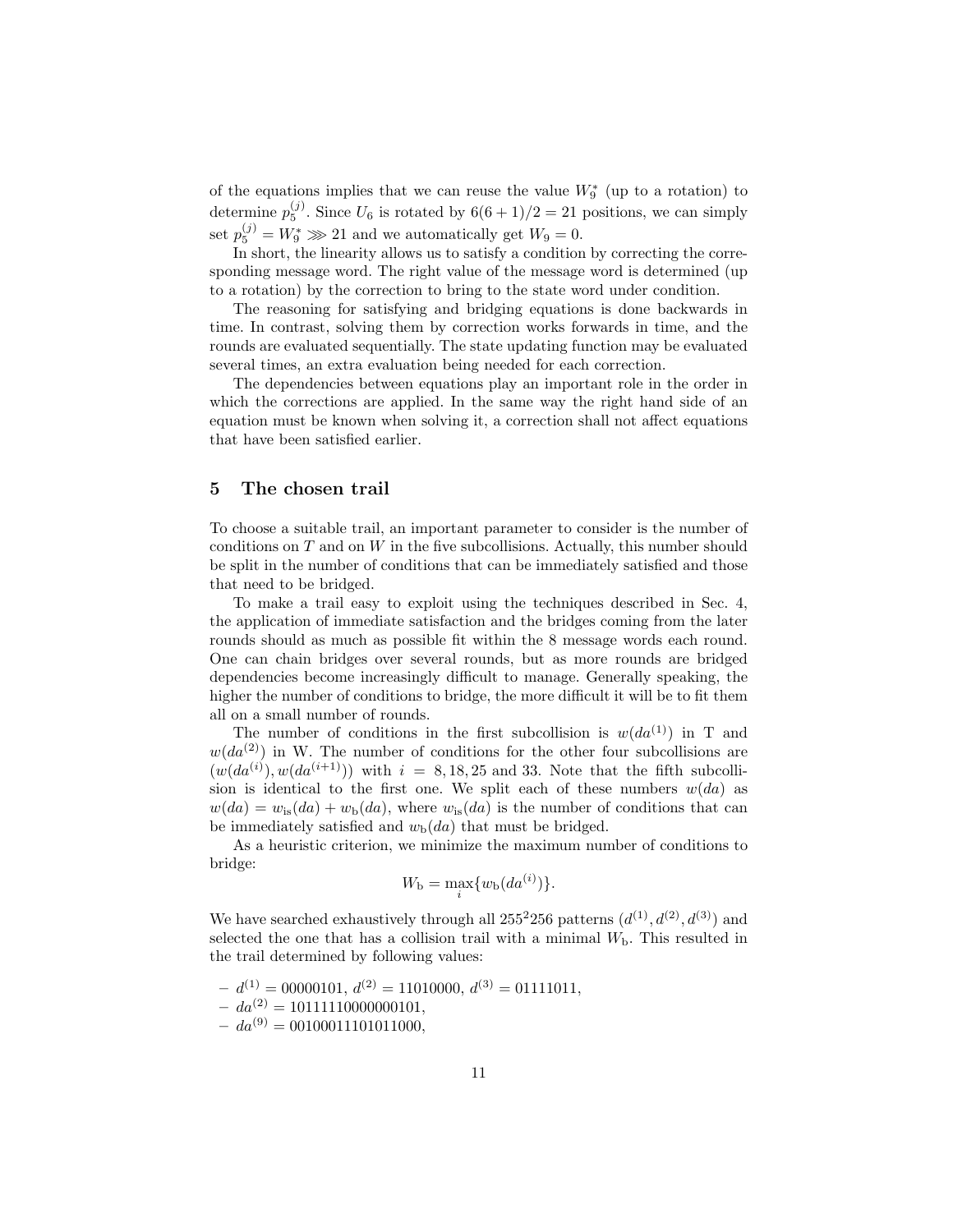–  $da^{(19)} = 00010111001100000$  and  $-da^{(26)} = 11111100111010010,$ 

where each digit represents a word either all-zero (0) or all-one (1); the word positions increase from left to right. The number of conditions that can be immediately satisfied or bridged is given in Table 1 below. As a comparison, the trail used in [2] has  $W_b = 7$ , while our trail has  $W_b = 5$ .

|              |  |  | $da^{(2)} da^{(8)}da^{(9)} da^{(18)}da^{(19)} da^{(25)}da^{(26)}$ |  |
|--------------|--|--|-------------------------------------------------------------------|--|
| $w_{\rm is}$ |  |  |                                                                   |  |
| $w_{\rm b}$  |  |  |                                                                   |  |

Table 1. Number of conditions in the trail used in our attack.

# 6 Equation transfer in the chosen trail

In this section, we describe in detail how the equations are transferred to the message words using the techniques in Sec. 4 for the trail specified in Sec. 5.

#### 6.1 Subcollisions I and V

For round 1, we have the following differences:

| $db_{16}^{(0)} = 00000000$          | $\overline{da^{(0)}} = 00000000000000000 = dQ$ |
|-------------------------------------|------------------------------------------------|
| $dp^{(1)} = 00000101$               | Round 1                                        |
| $da^{(1)} = 00000010100000000 = dT$ | $dU = 00001001100000000$                       |

From the pattern in  $dT$ , we can see that we have three conditions on  $T_5$ ,  $T_7$ and  $T_9$ , namely

$$
T_5 = dU_4 + \gamma_4(dT) + \overline{0} = 0,\t(11)
$$

$$
T_7 = dU_6 + \gamma_6(dT) + \overline{0} = dU_5 + \gamma_5(dT) + \overline{0} = 0,
$$
\n(12)

$$
T_9 = dU_8 + \gamma_8(dT) + \overline{0} = \overline{0}.\tag{13}
$$

The equations (11) and (12) can be immediately satisfied in round 1 via  $p_4^{(1)}$ and  $p_6^{(1)}$ , whereas (13) must be bridged to Q:

$$
T_9 = \overline{0} \to Q_2 = ((\overline{0} + Q_3)Q_4 + \overline{0}) + (R_6^{\pi} + R_{12}^{\pi} + \overline{0}) \gg 3, \tag{14}
$$

which can be immediately satisfied in round 0 via  $p_1^{(0)}$ . Note that this implies that  $Q_3, Q_4, \ldots, Q_8, Q_{12}, Q_{13}$  and  $Q_{14}$  are known when solving for  $Q_2$ .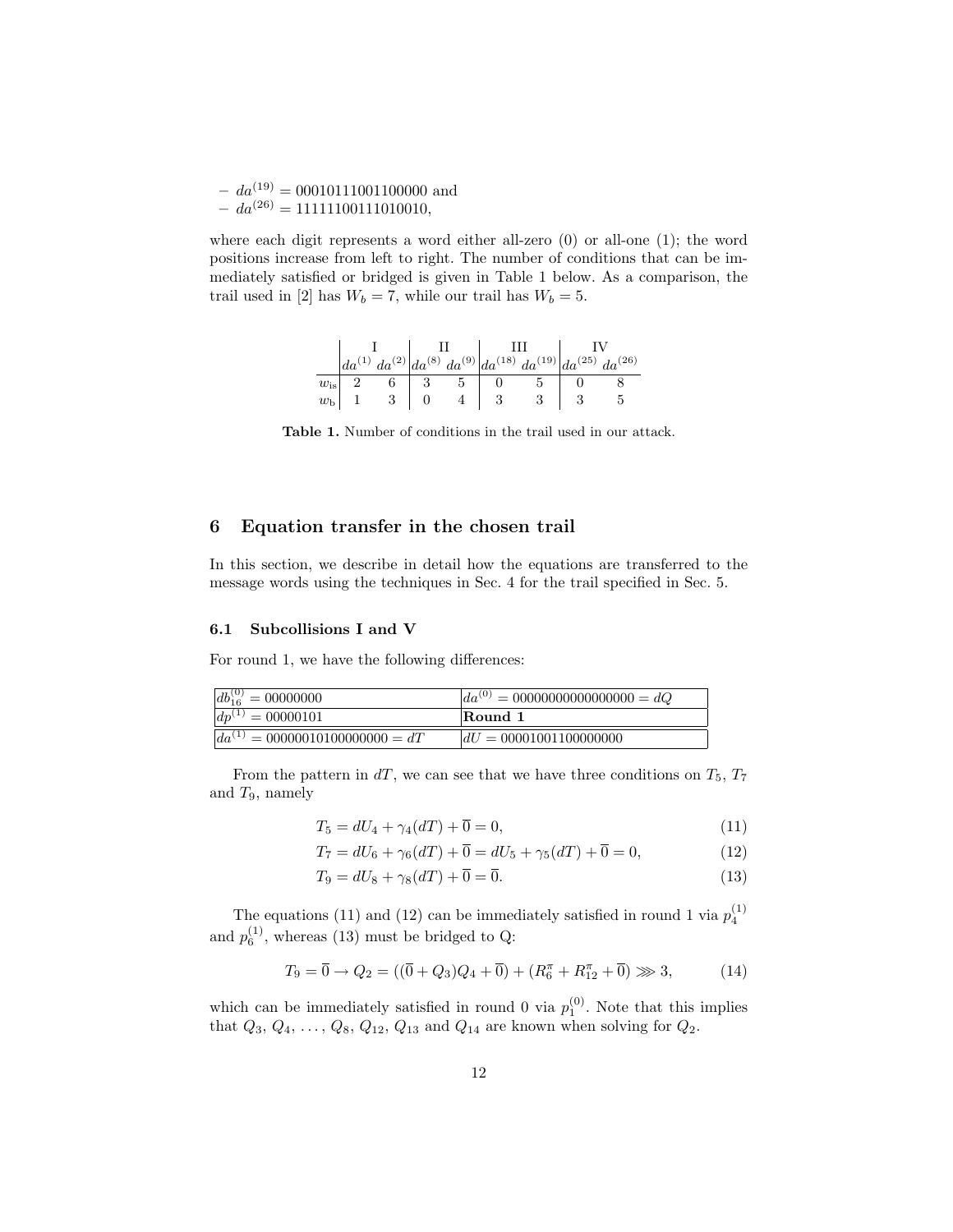Then for round 2, we have the following differences:

| $db_{16}^{(1)} = 00000000$                 |                          |
|--------------------------------------------|--------------------------|
| $dp^{(2)} = 11010000$                      | Round 2                  |
| $\sqrt{da^{(2)} = 10111110000000101} = dW$ | $dX = 01110010000001111$ |

From the pattern in dW, this imposes nine conditions on  $W_0 + W_{16}$ ,  $W_1$ ,  $W_2 + W_3$ ,  $W_3 + W_4$ ,  $W_4 + W_5$ ,  $W_5 + W_6$ ,  $W_7$ ,  $W_{13}$  and  $W_{15}$ . We will not detail the right hand sides of the corresponding equations, as they can easily be found as explained in Sec. 3.3. The equations on the words  $W_1$  through  $W_7$  can be immediately satisfied via  $p^{(2)}$ . The other equations are solved as follows:

- The condition on  $W_0 + W_{16}$  can be transferred to an equation on  $U_4^{\pi} + U_7^{\pi} +$  $U_{10}^{\pi} + U_{11}^{\pi}$ . We isolate  $U_4$  on the left hand side and transfer it to an equation on  $T_4$ , which can be immediately satisfied via  $p_3^{(1)}$ . (Here,  $T_5, T_6, \ldots, T_{13}$ must be known.)
- The condition on  $W_{15}$  is transferred to an equation on  $U_3^{\pi} + U_{10}^{\pi} + U_{14}^{\pi}$ , from which we isolate  $U_3$ , transfer it  $T_3$  and satisfy it via  $p_2^{(1)}$ . Notice that when isolating  $T_3$ , this means putting  $T_4$  and  $T_5$  on the right hand side. The value of  $T_4$  must thus be determined before that of  $T_3$ , hence the condition on  $W_{15}$ may only be solved after the one on  $W_0 + W_{16}$ . (Here,  $T_4$ ,  $T_5$ ,  $T_{10}$ ,  $T_{11}$ ,  $T_{12}$ ,  $T_{14}$ ,  $T_{15}$  and  $T_{16}$  must be known.)
- Similarly, the condition on  $W_{14}$  becomes an equation on  $U_0^{\pi} + U_6^{\pi} + U_{13}^{\pi}$ , then on  $U_6$ , then on  $T_6$ , then on  $p_5^{(1)}$ . (Here,  $T_0$ ,  $T_1$ ,  $T_2$ ,  $T_7$ ,  $T_8$ ,  $T_{13}$ ,  $T_{14}$  and  $T_{15}$ must be known.)

Finally in round 3, the differences in the state cancel. We process subcollision V in the same way, using the message blocks 32 rounds later.

#### 6.2 Subcollision II

For round 8, we have the following differences:

| $db_{16}^{(7)} = 00000000$                     | $da^{(7)} = 00000000000000000 = dQ$ |
|------------------------------------------------|-------------------------------------|
| $dp^{(8)} = 00010100$                          | Round 8                             |
| $\overline{da}^{(8)} = 00001010000000000 = dT$ | $dU = 00100010000000000$            |

Hence, we have three conditions on  $T_3$ ,  $T_5$  and  $T_7$ , which can be immediately satisfied via  $p_2^{(8)}$ ,  $p_4^{(8)}$  and  $p_6^{(8)}$ . This is summarized in the table below.

| $\sim$<br>Condition on<br>$\blacksquare$ | <b>Via</b> | on<br>then | satisfied<br>via                               |
|------------------------------------------|------------|------------|------------------------------------------------|
| $ T_3,$<br>. i<br>, ب -                  |            |            | 8<br>8<br>8<br>$ p\rangle$<br>$\sim$<br>$\sim$ |

Then for round 9, we have the following differences: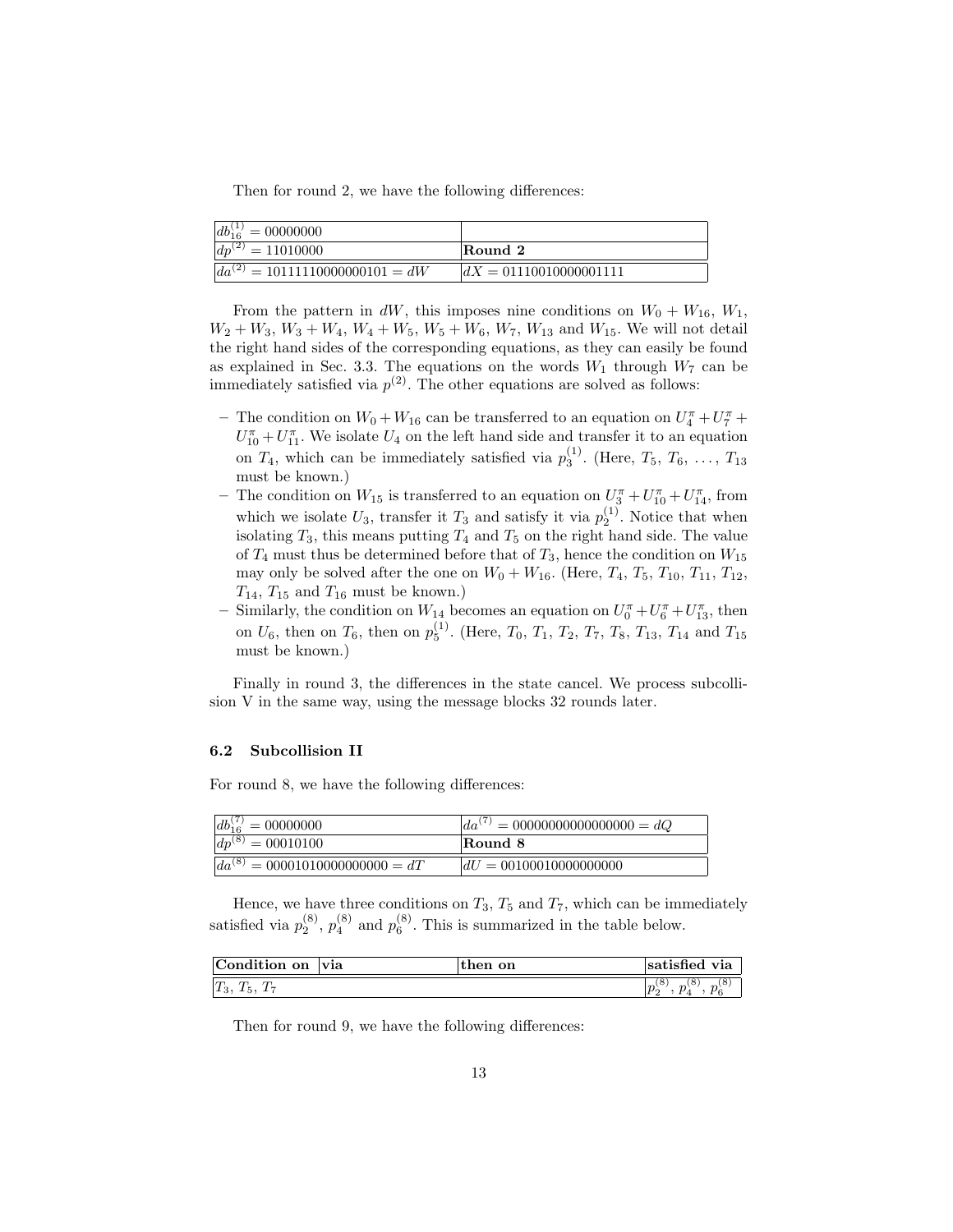| $db_{16}^{(8)} = 00000000$          |                          |
|-------------------------------------|--------------------------|
| $dp^{(9)} = 01000011$               | Round 9                  |
| $da^{(9)} = 00100011101011000 = dW$ | $dX = 10101001000011000$ |

Here we have nine conditions on  $W_1$ ,  $W_3$ ,  $W_5$ ,  $W_6 + W_7$ ,  $W_7 + W_8$ ,  $W_9$ ,  $W_{11}$ ,  $W_{12} + W_{13}$  and  $W_{14}$ . As usual, the conditions on  $W_1$  through  $W_8$  can be immediately satisfied via  $p^{(9)}$ .

| Condition on via                      |                                                                                 | then on                                                                                     | satisfied via               |
|---------------------------------------|---------------------------------------------------------------------------------|---------------------------------------------------------------------------------------------|-----------------------------|
| $W_1, W_3, W_5, W_6 + W_7, W_7 + W_8$ | $p_0^{\left( 9 \right)},\, p_2^{\left( 9 \right)},\, p_{46}^{\left( 9 \right)}$ |                                                                                             |                             |
| $W_{12} + W_{13}$                     |                                                                                 | $ U_0^{\pi} + U_{10}^{\pi} + U_{13}^{\pi} + U_{16}^{\pi} T_1$ and $T_2$ , using side bridge | $p_0^{(8)}$ and $p_1^{(8)}$ |
| $W_9$                                 | $U_2^{\pi} + U_6^{\pi} + U_{12}^{\pi}$                                          | $T_6$                                                                                       | $ p_5^{(8)} $               |
| $W_{14}$                              | $U_3^{\pi} + U_7^{\pi} + U_{13}^{\pi}$                                          | $T_{13}$ , with $T_8 = 0$                                                                   | $p_7^{\overline{(8)}}$      |
| $ T_{13} $                            | $R_0^{\pi} + R_6^{\pi} + R_{14}^{\pi}$                                          | $Q_6$                                                                                       | $ p_5^{(7)} $               |
| $\overline{W_{11}}$                   | $U_3^{\pi} + U_9^{\pi} + U_{16}^{\pi}$                                          | $T_9$ , with $T_{11} = 0$                                                                   |                             |
| $ T_9 $                               | $R_2^{\pi} + R_6^{\pi} + R_{12}^{\pi}$                                          | $Q_2$ , with $Q_1 = \overline{0}$                                                           | $p_0^{(7)}$ and $p_1^{(7)}$ |
| $ T_{11} $                            | $R_3^{\pi} + R_9^{\pi} + R_{16}^{\pi}$                                          | $Q_3$                                                                                       | $ p_2^{(7)} $               |

For the condition on  $W_{14}$ , we transfer it to an equation on  $U_3^{\pi} + U_7^{\pi} + U_{13}^{\pi}$ . We cannot isolate  $U_3$  or  $U_7$  and transfer it to  $T_3$  or  $T_7$  since we already have an equation on both. Instead, we isolate  $U_{13}$  and transfer the condition to  $T_{13}$ . We also remove the dependency of  $U_7$  on  $T_9$  by setting  $T_8 = \overline{0}$ , since  $T_9$  will be needed below.

The condition on  $W_{11}$  can be transferred to an equation on  $U_3^{\pi} + U_9^{\pi} + U_{16}^{\pi}$ . Since  $T_3$  is already busy, we instead isolate  $U_9$  and transfer the condition to  $T_9$ . However,  $U_9$  also depends on  $T_{10}$ , which is influenced by  $Q_2$ ; but  $Q_2$  is needed to satisfy the condition on  $T_9$ . To remove this circular dependency, we force  $T_{11} = 0$ so that  $U_9 = T_9 + \overline{0}$  does not depend on  $T_{10}$  any more.

The condition on  $T_9$  is bridged to a condition on  $Q_2$ . However,  $Q_2$  influences  $R_0$ , whose value is needed to solve for  $Q_6$ ; but  $Q_6$  influences  $R_6$ , whose value is needed to solve for  $Q_2$ . We force  $Q_1 = \overline{0}$  so that  $R_0 = Q_0 + \overline{0}$  no longer depends on  $Q_2$ .

Finally in round 10, the differences in the state cancel.

## 6.3 Subcollision III

For round 18, we have the following differences:

| $db_{16}^{(17)} = 00000101$                  | $\int da^{(17)} = 00000000000000000 = dQ$ |
|----------------------------------------------|-------------------------------------------|
| $dp^{(18)} = 00000000$                       | Round 18                                  |
| $\sqrt{da^{(18)} = 0}$ 0000000000000101 = dT | $dU = 00000000000010011$                  |

We have three conditions on  $T_0$ ,  $T_{13}$  and  $T_{16}$ , which cannot be immediately satisfied in round 18.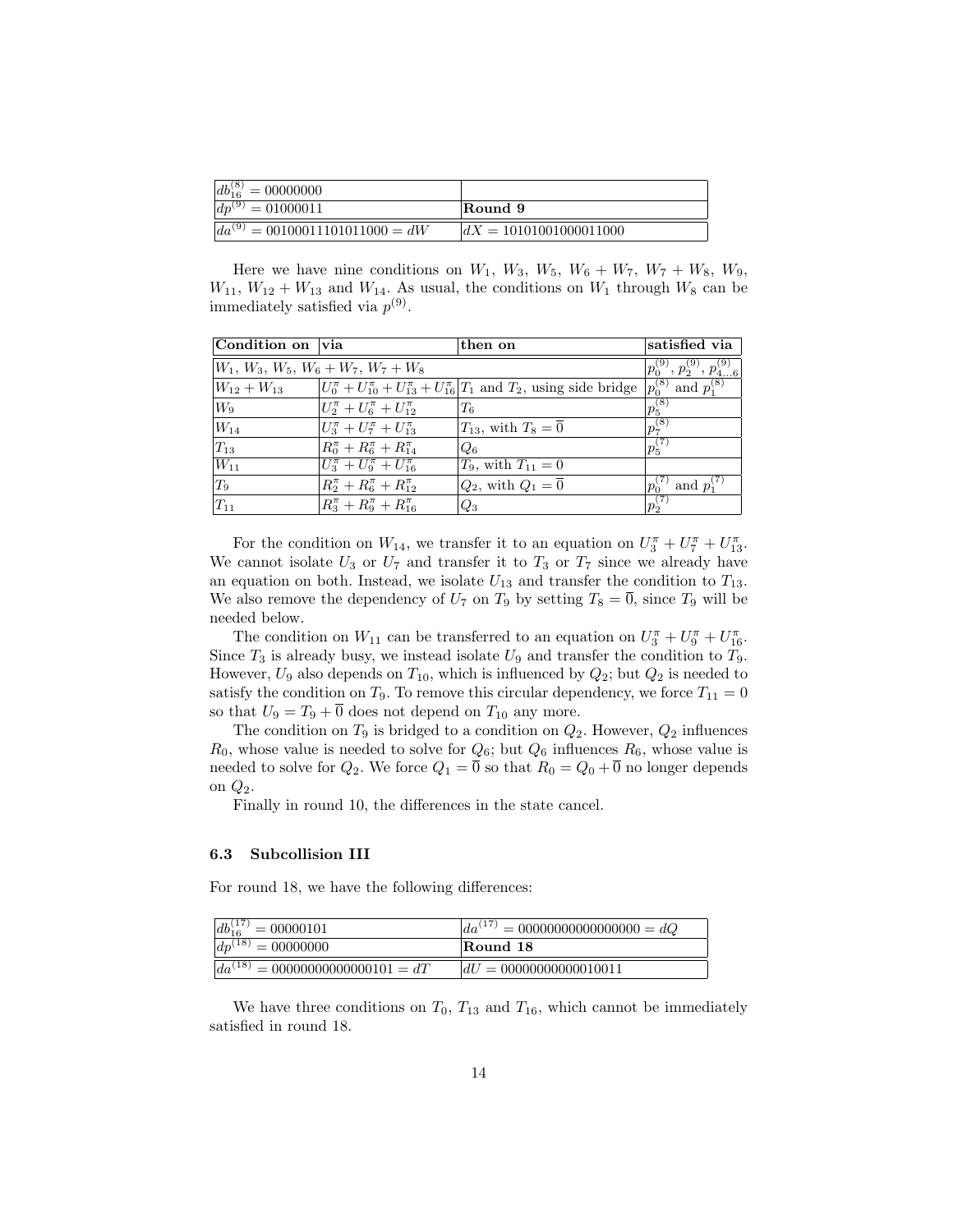| Condition on via |                                           | then on | satisfied via  |
|------------------|-------------------------------------------|---------|----------------|
|                  | $R_0^{\pi} + R_7^{\pi} + R_{11}^{\pi}$    | $Q_7$   | 17             |
|                  | $R_0^{\pi} + R_6^{\pi} + R_{13}^{\pi}$    | $Q_6$   | (17<br>$p_{5}$ |
|                  | $R_3^{\pi} + R_{10}^{\pi} + R_{14}^{\pi}$ | $Q_3$   | (17<br>$p_2$   |

Then for round 19, we have the following differences:

| $ db_{16}^{(18)} $<br>$= 11010000$              |                          |
|-------------------------------------------------|--------------------------|
| $\overline{dp}^{(19)}$<br>$v = 00000000$        | Round 19                 |
| $\overline{da^{(19)}} = 00010111001100000 = dW$ | $dX = 01111011100100000$ |

This implies conditions on  $W_2$ ,  $W_4$ ,  $W_5 + W_6$ ,  $W_6 + W_7$ ,  $W_8$ ,  $W_9$ ,  $W_{10} + W_{11}$ ,  $W_{12}$ .

| Condition on via    |                                                             | then on              | satisfied via                                              |
|---------------------|-------------------------------------------------------------|----------------------|------------------------------------------------------------|
|                     | $\vert W_2, W_4, W_5 + W_6, W_6 + W_7, W_8 \vert$           |                      | $\left  p_1^{(19)},\, p_{35}^{(19)},\, p_7^{(19)} \right $ |
| $\vert W_{12}\vert$ | $U_6^{\pi} + U_{10}^{\pi} + U_{16}^{\pi}$                   | Τś                   | $ p_5^{(18)} $                                             |
| $ W_9 $             | $U_2^{\pi} + U_6^{\pi} + U_{12}^{\pi}$                      | $T_2$ , with $T_4=0$ | $12^{18}$<br>and $p_3^{(18)}$                              |
| $W_{10} + W_{11}$   | $U_2^{\pi} + U_3^{\pi} + U_{13}^{\pi} + U_{16}^{\pi}$ $T_3$ |                      | $ p_2^{(18)} $                                             |

To solve the conditions on  $W_9$  and  $W_{10}$ , we need to remove some dependencies. On the one hand, the condition on  $W_9$  is transferred to an equation on  $U_2^{\pi} + U_6^{\pi} + U_{12}^{\pi}$ , of which we want to isolate  $U_2$  and transfer to  $T_2$ ; this requires to know  $T_3$  and  $T_4$ . On the other hand, the condition on  $W_{10} + W_{11}$  becomes an equation on  $U_2^{\pi} + U_3^{\pi} + U_{13}^{\pi} + U_{16}^{\pi}$ ; to isolate  $U_3$  and transfer the equation to  $T_3$ , we need to know  $U_2$ . This dependency can be removed by forcing  $T_4 = 0$  so that  $U_2$  does not depend on  $T_3$ .

Finally in round 20, the differences in the state cancel.

## 6.4 Subcollision IV

For round 25, we have the following differences:

| $db_{16}^{(24)} = 00010100$                 | $ da^{(24)}  = 000000000000000000 = dQ$ |
|---------------------------------------------|-----------------------------------------|
| $dp^{(25)} = 00000000$                      | Round 25                                |
| $\sqrt{da^{(25)}} = 00000000000010100 = dT$ | $dU = 00000000001110100$                |

We have three conditions on  $T_{11}$ ,  $T_{13}$  and  $T_{15}$ , which cannot be immediately satisfied in round 25.

| Condition on via    |                                           | then on                                                               | satisfied via                 |  |
|---------------------|-------------------------------------------|-----------------------------------------------------------------------|-------------------------------|--|
| $ T_{13} $          | $R_0^{\pi} + R_6^{\pi} + R_{13}^{\pi}$    | $ Q_6 $ , with $Q_2=0$                                                | $p_5^{(24)}$ and $p_1^{(24)}$ |  |
| $\vert T_{15}\vert$ | $R_3^{\pi} + R_{10}^{\pi} + R_{14}^{\pi}$ | $Q_3$                                                                 | $ p_2^{(24)} $                |  |
| $ T_{11} $          | $R_3^{\pi} + R_9^{\pi} + R_{16}^{\pi}$    | side bridge to $Q_0 = 0$ and to $Q_1 \overline{p_0^{(24)}}$ for $Q_1$ |                               |  |
| $ Q_0$              | $ O_0^{\pi}+O_7^{\pi}+O_{11}^{\pi} $      |                                                                       | $p_6^{(23)}$                  |  |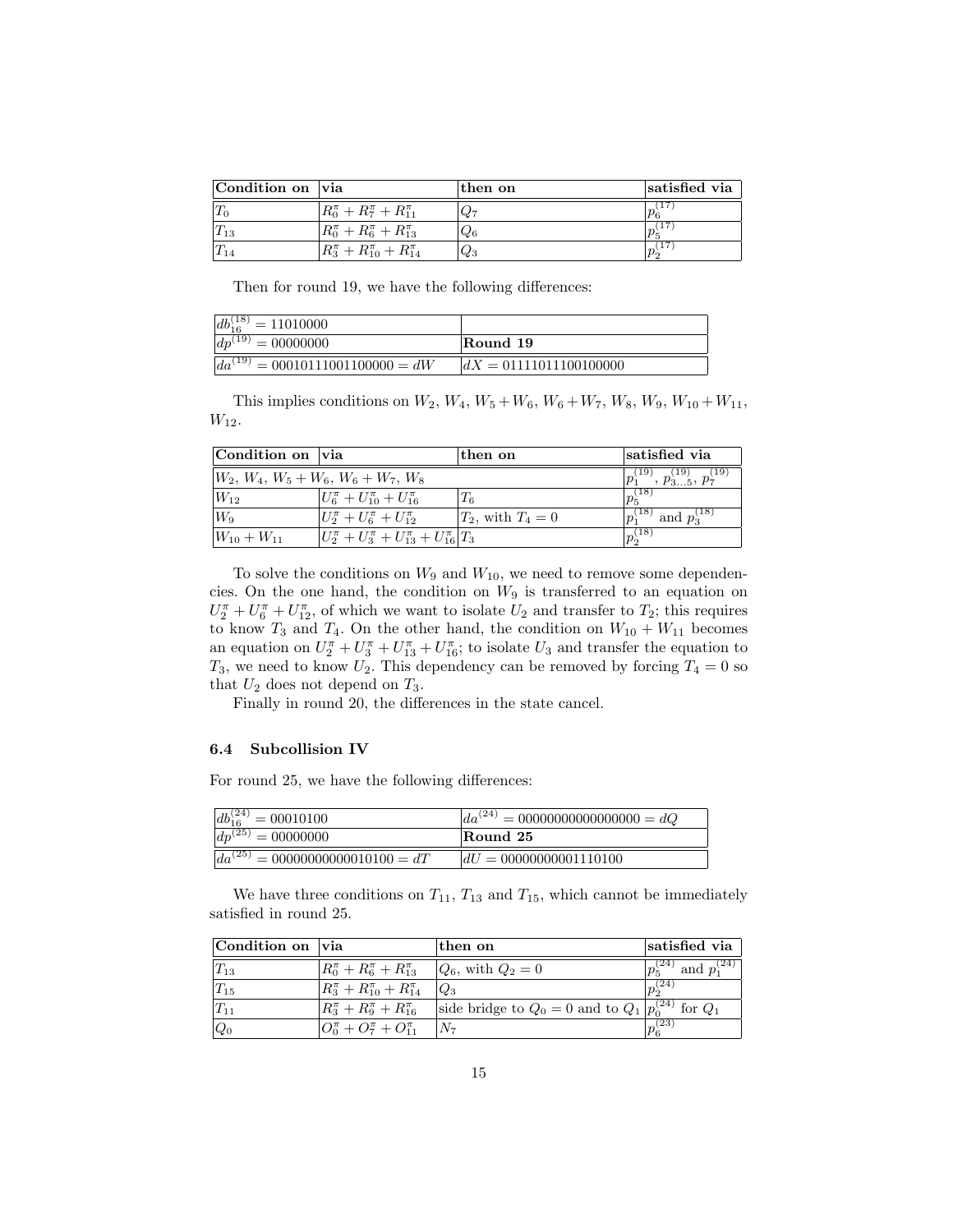The condition on  $T_{11}$  cannot be satisfied neither in round 25 nor in round 24. As we transfer it to an equation on  $R_3^{\pi} + R_9^{\pi} + R_{16}^{\pi}$ , we cannot isolate  $R_3$  as it would conflict with the condition on  $R_{15}$ . We instead isolate  $R_{16}$  and side-bridge it to  $Q_0 = 0$  and to an equation on  $Q_1$ . The equation on  $Q_1$  can be satisfied in round 24 via  $p_0^{(24)}$ . Consequently,  $Q_0 = 0$  must be bridged to round 23.

To be able to solve for  $T_{13}$ , we must prevent  $Q_1$  from influencing  $R_0$ . Hence, we force  $Q_2 = 0$ .

Then for round 26, we have the following differences:

| $\overline{db_{16}^{(25)}}$<br>$\prime = 01000011$ |                          |
|----------------------------------------------------|--------------------------|
| $dp^{(26)}$<br>$= 00000000$                        | Round 26                 |
| $da^{(26)} = 11111100111010010 = dW$               | $dX = 11000101010010000$ |

This implies conditions on  $W_0 + W_1$ ,  $W_1 + W_2$ ,  $W_2 + W_3$ ,  $W_3 + W_4$ ,  $W_4 + W_5$ ,  $W_6$ ,  $W_7$ ,  $W_8 + W_9$ ,  $W_9 + W_{10}$ ,  $W_{11}$ ,  $W_{13}$ ,  $W_{14}$  and  $W_{16}$ . Among them, the conditions on  $W_1$  through  $W_8$  can be immediately satisfied via  $p^{(26)}$ .

| Condition on via                                                                      |                                                                              | $then$ on                      | satisfied via                    |  |
|---------------------------------------------------------------------------------------|------------------------------------------------------------------------------|--------------------------------|----------------------------------|--|
| $W_0+W_1$ , $W_1+W_2$ , $W_2+W_3$ , $W_3+W_4$ , $W_4+W_5$ , $W_6$ , $W_7$ , $W_8+W_9$ | $ p^{(26)} $                                                                 |                                |                                  |  |
| $W_9+W_{10}$                                                                          | $U_6^{\pi} + U_9^{\pi} + U_{12}^{\pi} + U_{13}^{\pi}$ $T_6$ , with $T_8 = 0$ |                                | and $p_7^{(25)}$<br>(25)         |  |
| $W_{13}$                                                                              | $U_0^{\pi} + U_6^{\pi} + U_{13}^{\pi}$                                       | side bridge to $T_1$ and $T_2$ | and $p_1^{(25)}$<br>$p_0^{(25)}$ |  |
| $W_{16}$                                                                              | $U_0^{\pi} + U_4^{\pi} + U_{10}^{\pi}$                                       | $T_{4}$                        | $p_3^{(25)}$                     |  |
| $W_{11}$                                                                              | $U_3^{\pi} + U_9^{\pi} + U_{16}^{\pi}$                                       | $T_3$                          | $ p_2^{(25)} $                   |  |
| $W_{14}$                                                                              | $U_3^{\pi} + U_7^{\pi} + U_{13}^{\pi}$                                       | Τ7                             | $p_6^{\overline{(25)}}$          |  |

In the condition on  $W_9 + W_{10}$ , we set  $T_8 = 0$  to remove the dependency of  $U_6$  on  $T_7$ . This way, the value of  $T_7$  can be determined after that of  $T_6$ .

Note that the condition on  $W_{13}$  becomes an equation on  $U_0^{\pi} + U_6^{\pi} + U_{13}^{\pi}$ . Since  $U_6$  is already taken, we isolate  $U_0$  and side-bridge it to  $T_1$  and  $T_2$ .

Finally in round 27, the differences in the state cancel.

## 7 Example of collision and workload

We wrote a program that produces collisions based on the trail described in Sec. 5 and using the equation transfer described in Sec. 6 [4]. The workload of the collision-generating function is about 65 applications of the state-updating function: 35 for the 35 message inputs and 30 additional ones for the bridges and some XORs.

An example of pair of collision messages is given in Table 2, which was obtained using our program. Each line represents a message block; for each block, the words in hexadecimal must be read from left to right. The first message is given by the hexadecimal digits in Table 2, while the second message is obtained by xoring with  $\overline{0} =$  ffffffff all the underlined words.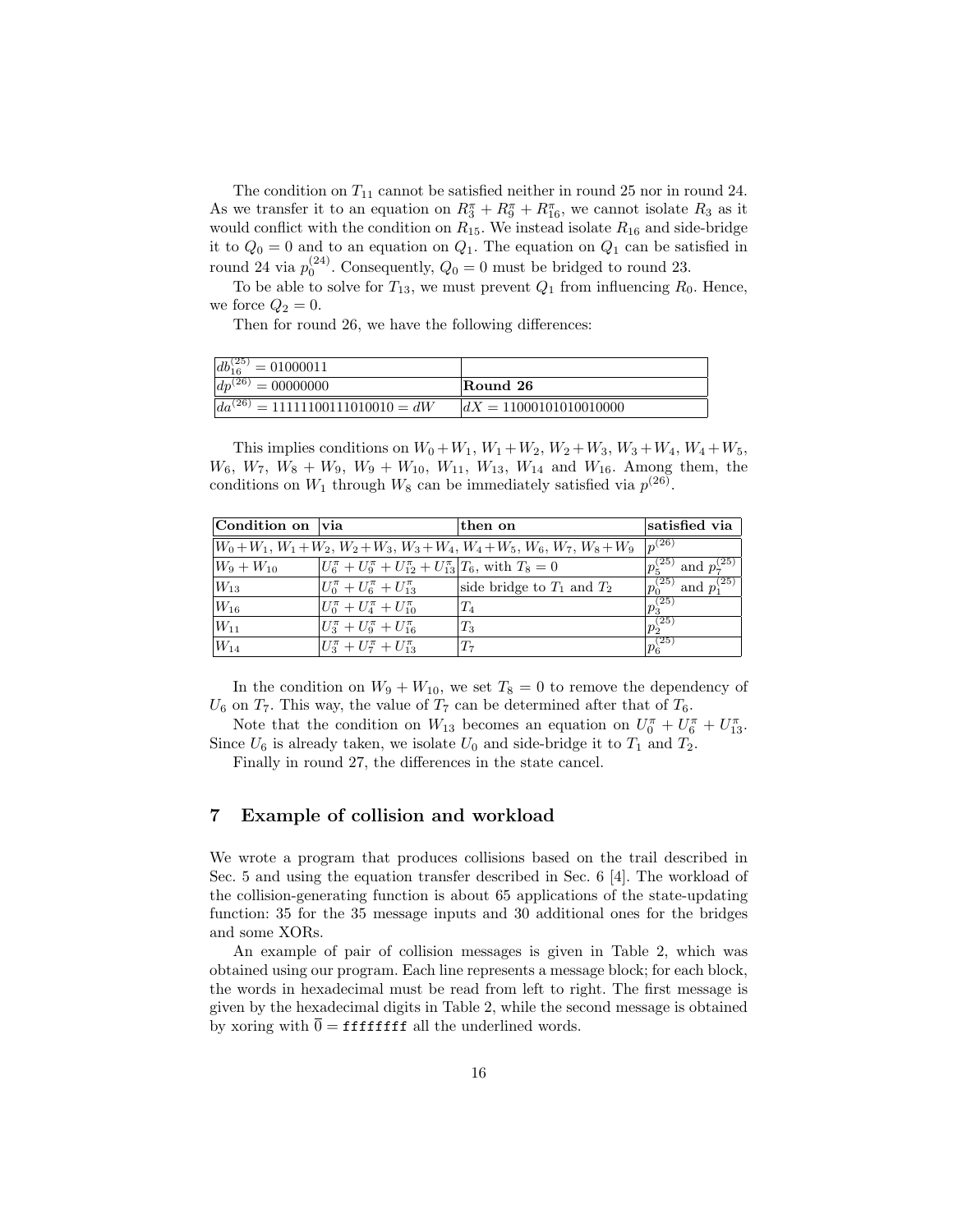| $p^{(0)}$  |  |  | 002911b8 f4046c0d 18be4673 67847de2 4ae13b51 3d6c1b7e 2cd6267d 72ae641d        |  |  |
|------------|--|--|--------------------------------------------------------------------------------|--|--|
| $p^{(1)}$  |  |  | 69522bd8 5f903d84 25558553 c194e805 1f7427d8 37edf3e4 bc922535 01eb3a6b        |  |  |
| $p^{(2)}$  |  |  | 0e8257d3  2ea67fd6  0682df75  c21387fe  caa1b829  ccc994ba  9d03bd1c  00992518 |  |  |
| $p^{(3)}$  |  |  | 01244898 305e252b 440d462c 491c5b2e 4d061f8b 4db745f9 15473f0e 54de79dc        |  |  |
| $p^{(4)}$  |  |  | 39b355bc 2d1261f0 074d4fca 4dc8390e 6443663d 66bb5f6d 428b7e94 26a61a31        |  |  |
| $p^{(5)}$  |  |  | 701f5092 5d037474 7a5a4baf 767d758d 450940b5 12383ea4 3b253990 1e1f71d5        |  |  |
| $p^{(6)}$  |  |  | 6e5d785e 1ad4176a 63cb2040 6bfc19fc 7f965d80 7ff57876 4e455002 323b054b        |  |  |
| $p^{(7)}$  |  |  | 24168c78 d6646fb1 9a2ac8f2 030a45b1 301c3921 e58d996a 56ae7f7d 0732105a        |  |  |
| $p^{(8)}$  |  |  | 69bd59fc 6e3b4bdf 1adc0aac 22ee5482 4062e4cf 85f91c0a 45b21fe0 f25f2094        |  |  |
| $p^{(9)}$  |  |  | d7992b2c 1a491c5e 8dc2afaf 3bf6154e a8ab7031 797d40fa 475d1ef4 e842e121        |  |  |
| $p^{(10)}$ |  |  | 4cad0094 314f2b74 5e14301d 4df21075 494469e5 2e405ddc 13667210 1cd05258        |  |  |
| $p^{(11)}$ |  |  | 366b5346 66c441da 42305df2 7eb75e5b 60327a81 2c3b3ba0 15a12e7f 54220e5c        |  |  |
| $p^{(12)}$ |  |  | 3ef673cb 0822691d 59913a36 409d0de9 12e16f49 798b6174 121f0502 73da3555        |  |  |
| $p^{(13)}$ |  |  | 58b077d2 26ca08ac 3699151a 09021b0b 7bb90ef7 57724ba9 139d0f26 70494f23        |  |  |
| $p^{(14)}$ |  |  | 692c4a40  4a80585b  187e5da3  16c57533  689955b9  3cd52635  13e96788  40803068 |  |  |
| $p^{(15)}$ |  |  | 5db27fad 33ea62e1 23c91a2a 48cc15d5 575331b2 60bf1732 5c674a5d 3cd6190a        |  |  |
| $p^{(16)}$ |  |  | 0fbf7ae5 2f14185a 6ad630dc 047e26e9 422d0f77 54dc195d 368e05eb 0d6662b5        |  |  |
| $p^{(17)}$ |  |  | 79836169  75ef70c5  2cae43f4  2c49396c  3c613693  e13226d5  5bc5e69d  288f3f57 |  |  |
| $p^{(18)}$ |  |  | 3a615feb 58d1d14c 00795183 c49baa76 5e9d7604 79f7f59b 19166db2 617207a2        |  |  |
| $p^{(19)}$ |  |  | 6b723ed5 f5fe7f4e 401d5fa4 9acbcbfe 038420bc e3aac878 202e7da1 5b28d301        |  |  |
| $p^{(20)}$ |  |  | 440246c3 18d7068f 6be842d6 5039652a 542c5a21 19530314 6bcb5da9 0fc946d4        |  |  |
| $p^{(21)}$ |  |  | 0e127504 5f1e7011 28336601 78742718 249e328d 2b0c3dae 11f406bb 5dd55373        |  |  |
| $p^{(22)}$ |  |  | 6ad4001c 5a9f6260 4cd460ca 5fa41c20 205913cf 127e075d 003555d6 07cf042f        |  |  |
| $p^{(23)}$ |  |  | 67322c45 6d225953 1af46629 0ecc37d7 46cf7da8 01d35159 b428c608 3a2d3d0d        |  |  |
| $p^{(24)}$ |  |  | 4fe67839 304d058a 9ffce0a5 09751255 37e6124e 24851e01 591d2784 252a2fd9        |  |  |
| $p^{(25)}$ |  |  | 23c3189f 3362c465 d6437d3f d4bccbbe 507872ed f78a65dd aaa618d1 556224c8        |  |  |
| $p^{(26)}$ |  |  | 581ecd2f 305c16ce 83fde1d9 6b9f1da2 7a1f06d4 efbfe9b6 5fdcde8c 018136fc        |  |  |
| $p^{(27)}$ |  |  | 0c7b1785 50052d8e 0c153981 380717b0 773b727d 06334fbf 728245ee 251f74b1        |  |  |
| $p^{(28)}$ |  |  | 1d1842e4 62705d85 34927fe9 19da7c12 50646f07 4d546b8b 39ce12c6 3bb12fec        |  |  |
| $p^{(29)}$ |  |  | 4c852466 513e15e2 6d697ca3 6a155ef3 4ff85bb9 5c4603f4 486a5290 30046806        |  |  |
| $p^{(30)}$ |  |  | 17965e32 5e7368b9 470e0ff4 73d95c04 1f163002 182f532d 4d67752c 596871e0        |  |  |
| $p^{(31)}$ |  |  | 4ad4041e 2cf76301 3f4a3974 0a4a00f8 5ed01d43 4e573590 4f68140b 587675a2        |  |  |
| $p^{(32)}$ |  |  | 66fa4037 aa864c4d 49bb6092 6f117408 74ad1b53 4eae041c 5d2462b5 05881d37        |  |  |
| $p^{(33)}$ |  |  | 5579473e 7cfe6737 ebed6b2a 912f3f6a dd8bfb4b 329eae68 96076905 6f3c52cc        |  |  |
| $p^{(34)}$ |  |  | 06e8849c 5f456809 102bfd9d 527ab906 a1d33100 72aa5ea1 8ab21c2b 68f50f55        |  |  |
| $p^{(35)}$ |  |  | 45c52997 39607312 345919ca 263d7857 3b971002 40276cb6 138a726c 29593908        |  |  |

hash result:

 $h(p)\,$  45d93522 0168bdcd e830f65a 6e46f3e9 1bb0bbd6 3d37a576 718f4032 0c65079f

Table 2. Example of pair of messages that produce a collision.